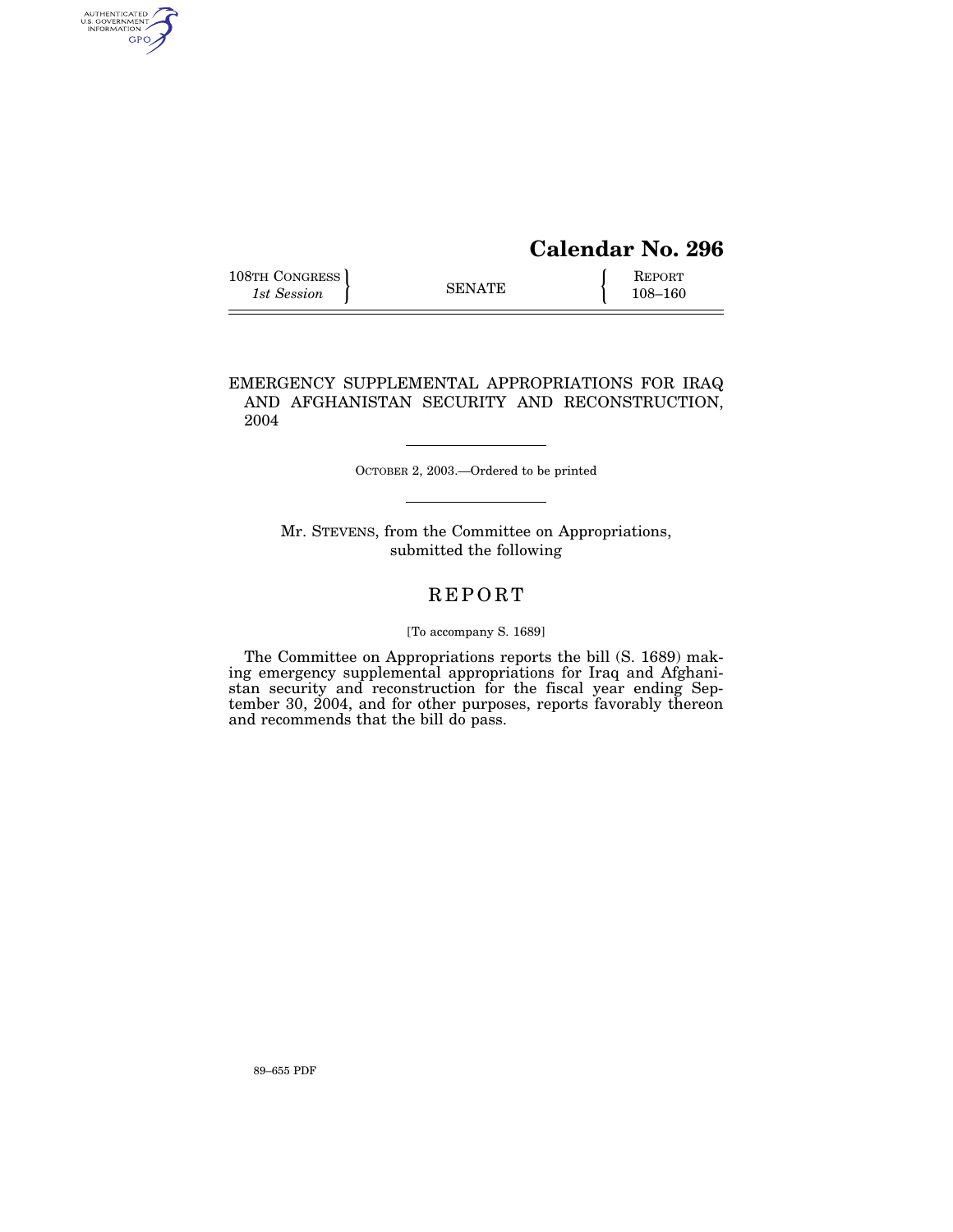# CONTENTS <u> 1999 - Johann Barnett, f</u>

 $\overline{\phantom{a}}$ 

|                                                                           | Page           |
|---------------------------------------------------------------------------|----------------|
|                                                                           | 3              |
| Title I-National Security:                                                |                |
|                                                                           | $\overline{4}$ |
|                                                                           | 10             |
|                                                                           | 11             |
| Title II—International Affairs:                                           |                |
| Chapter 1: Subcommittee on Commerce, Justice, and State, the Judiciary,   |                |
|                                                                           | 13             |
| Chapter 2: Subcommittee on Foreign Operations, Export Financing, and      |                |
|                                                                           | 14             |
|                                                                           | 17             |
|                                                                           | 19             |
| Compliance With Paragraph 7, Rule XVI of the Standing Rules of the Sen-   |                |
|                                                                           | 20             |
| Compliance With Paragraph $7(c)$ , Rule XXVI of the Standing Rules of the |                |
|                                                                           | 20             |
| Compliance With Paragraph 12, Rule XXVI of the Standing Rules of the      |                |
|                                                                           | 21             |
|                                                                           | 21             |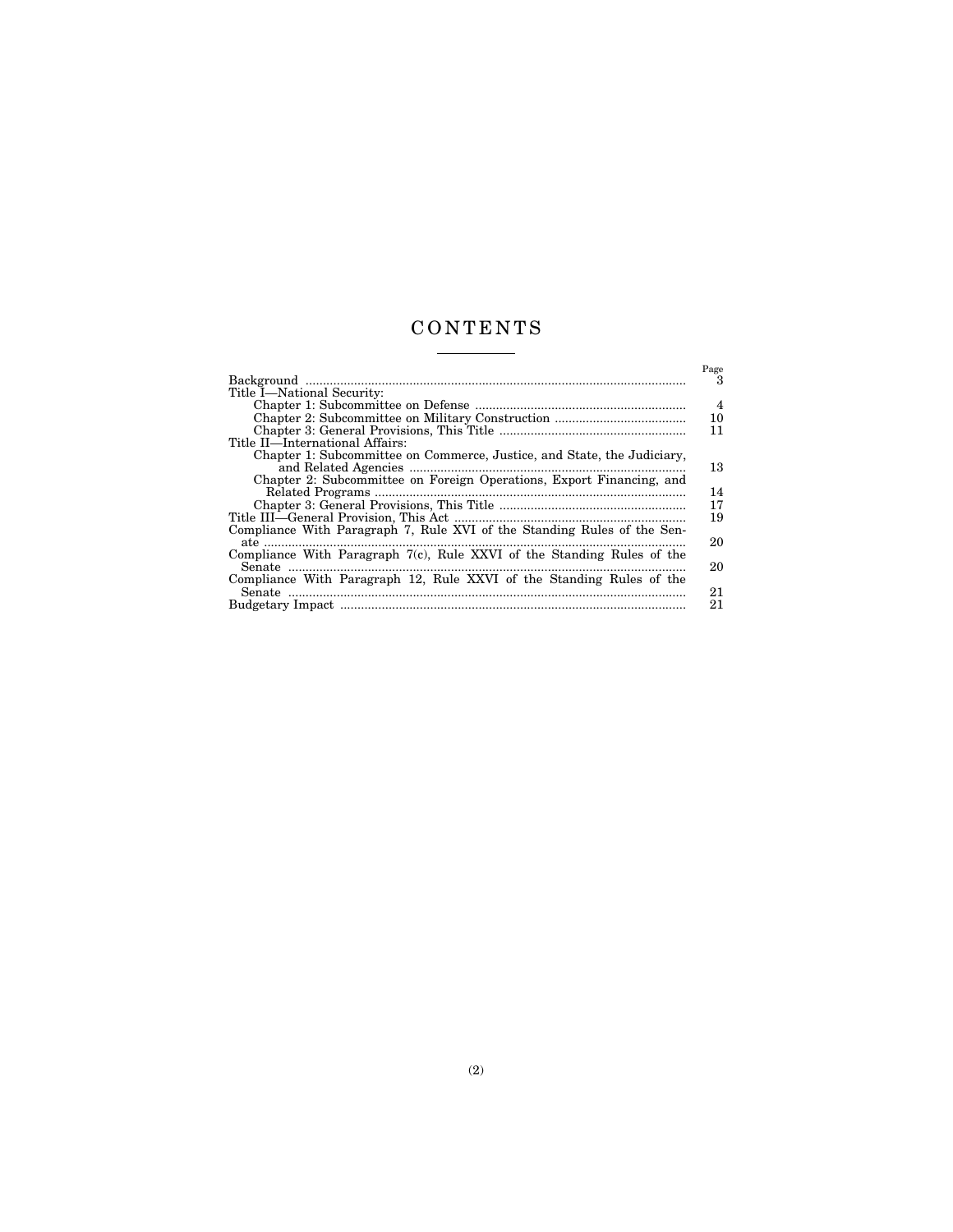### BACKGROUND

This bill makes appropriations for the military functions of the Department of Defense as it prosecutes the war in Iraq and Afghanistan, as well as for relief and reconstruction efforts in Iraq and Afghanistan, and to continue anti-terrorism efforts around the world.

#### **HEARINGS**

The Committee held hearings on September 22, 24, and 25, 2003 and heard testimony from Ambassador Paul Bremer; Hon. Donald Rumsfeld, Secretary of Defense; General Richard Meyers, Chairman, Joint Chiefs of Staff; General John Abizaid, Commanding General United States Central Command; Dr. Dov Zakheim, Under Secrteary of Defense (Comptroller); Peter Rodman, Assistant Secretary of Defense Secretary for International Security Affairs; and General Peter Pace, Vice Chairman, Joint Chief of Staff from the Department of Defense.

### SUMMARY OF THE BILL

On September 17, 2003, the President submitted requests for \$87,039,804,000 in new budget authority for programs under the Department of Defense, Department of State, United States Agency for International Development, and the Iraq Relief and Reconstruction Fund. The Committee recommends \$87,004,004,000 in new budget authority.

The President's supplemental requests are contained in budget estimate No. 17, transmitted on September 17, 2003 (H. Doc. 108– 126).

#### COMMITTEE PRIORITIES

The primary goals of this bill are to fund the ongoing military operations in Iraq and Afghanistan as well as relief and reconstruction activities in those countries. To accomplish the first goal, the Committee is providing \$66,560,004,000 to prosecute the war in Iraq and Afghanistan. These funds are for increased operational tempo, military personnel costs, military construction, procurement of equipment, increased maintenance and military health care support. To achieve the second goal, the Committee is providing \$21,444,000,000 to help secure the transition to democracy in both Iraq and Afghanistan. These funds are for enhanced security and reconstruction activities including border enforcement, building a national police service in Iraq, standing up a new Iraqi army and continued building of the Afghan National Army, reconstituted judicial systems, rehabilitation of Iraq's oil infrastructure, and provision of basic electricity, water and sewer services and other critical reconstruction needs in Iraq and Afghanistan.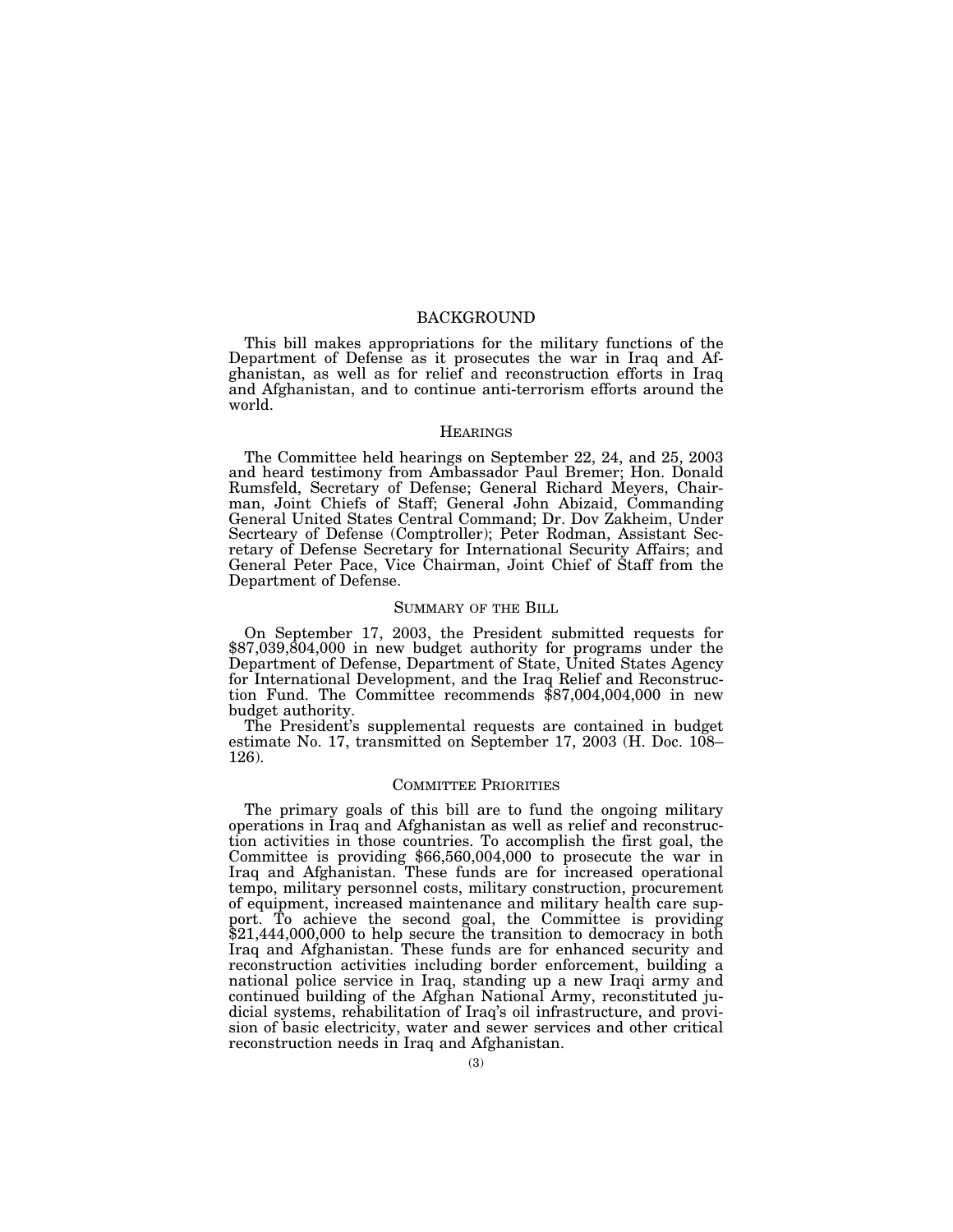### TITLE I—NATIONAL SECURITY

### CHAPTER 1

#### SUBCOMMITTEE ON DEFENSE

### DEPARTMENT OF DEFENSE

2004 supplemental estimate ................................................................. \$65,147,554,000 Committee recommendation ................................................................. 65,147,554,000

#### MILITARY PERSONNEL

### SPECIAL PAYS AND ALLOWANCES

The Supplemental request includes \$1,248,200,000 for enhanced Special Pays included Family Separation Allowance [FSA], Imminent Danger Pay [IDP], and Hostile Duty Pay [HDP]. The Department's request would fund FSA and IDP at the enhanced levels authorized in the fiscal year 2003 Emergency Wartime Supplemental Appropriation Act (Public Law 108–11) for the first 3 months of the fiscal year. Beginning January 1, 2004, the Department requests that FSA and IDP return to the levels authorized prior to enactment of Public Law 108–11, and that the Committee authorize an increase in Hardship Duty Pay to offset the reductions to FSA and IDP. However, the requested increase in HDP would only cover those individuals serving in the combat zone in support of Operation Iraqi Freedom and Operation Enduring Freedom. The Department's proposal would not provide a benefit to those servicemembers who have been mobilized and deployed throughout the United States in support of Operation Noble Eagle, nor would it provide a benefit to those servicemembers deployed overseas in support of other contingency operations such as Bosnia and Kosovo. The Committee does not approve the Department's request, and instead supports the continuation of FSA and IDP at the levels authorized in Public Law108–11 for all of fiscal year 2004. The Committee directs the Department to use the funds requested for increased Hardship Duty Pay to fund the full year increase to FSA and IDP for all eligible recipients.

### MILITARY PERSONNEL, ARMY

|  | 12,858,870,000 |
|--|----------------|

The Committee recommends \$12,858,870,000 for Military Personnel, Army. The recommendation is equal to the estimate.

#### MILITARY PERSONNEL, NAVY

|  | \$816,100,000 |
|--|---------------|
|  | 816,100,000   |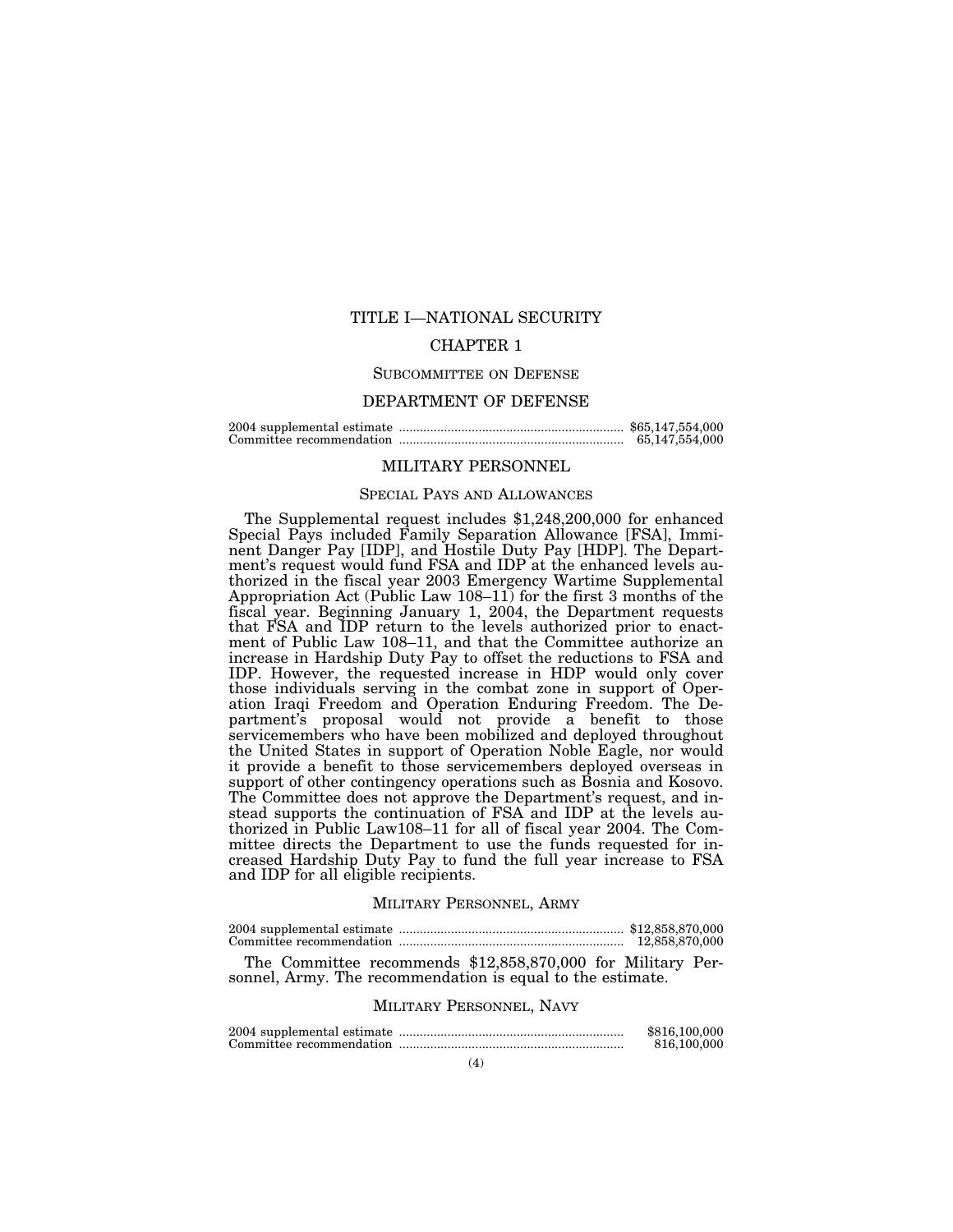The Committee recommends \$816,100,000 for Military Personnel, Navy. The recommendation is equal to the estimate.

### MILITARY PERSONNEL, MARINE CORPS

|  | \$753,190,000 |
|--|---------------|
|  | 753,190,000   |

The Committee recommends \$753,190,000 for Military Personnel, Marine Corps. The recommendation is equal to the estimate.

### MILITARY PERSONNEL, AIR FORCE

2004 supplemental estimate ................................................................. \$3,384,700,000 Committee recommendation ................................................................. 3,384,700,000

The Committee recommends \$3,384,700,000 for Military Personnel, Air Force. The recommendation is equal to the estimate.

### OPERATION AND MAINTENANCE

#### OPERATION AND MAINTENANCE, ARMY

|  | \$24,190,464,000 |
|--|------------------|
|  | 24,946,464,000   |

The Committee recommends \$24,946,464,000 for Operation and Maintenance, Army. The recommendation is \$756,000,000 above the estimate.

The Committee is concerned that the estimate does not fully reflect the Army's contingency costs to sustain ongoing operations, or the costs necessary to reset the force. This places the Army at considerable financial risk during fiscal year 2004. Accordingly, the Committee recommends an increase of \$756,000,000 to the estimate as follows:

| $+$ \$300.000.000 |
|-------------------|
| $+200.000.000$    |
| $+174.000.000$    |
| $+72.000.000$     |
| $+10.000.000$     |
|                   |

The Committee has included \$858,200,000 for the Administrative and Operating Costs for the Coalition Provisional Authority [CPA]. The Committee directs the Department to use funds from the Iraq Freedom Fund if the requirements for CPA exceed the \$858,200,000 appropriated under this heading.

### OPERATION AND MAINTENANCE, NAVY

|  | \$2,106,258,000 |
|--|-----------------|
|  | 1,976,258,000   |

The Committee recommends \$1,976,258,000 for Operation and Maintenance, Navy. The recommendation is \$130,000,000 below the estimate.

The Committee recommends a reduction of \$130,000,000 to the estimate as follows:

|  | Excess increased operational tempo |  |  |  |
|--|------------------------------------|--|--|--|
|--|------------------------------------|--|--|--|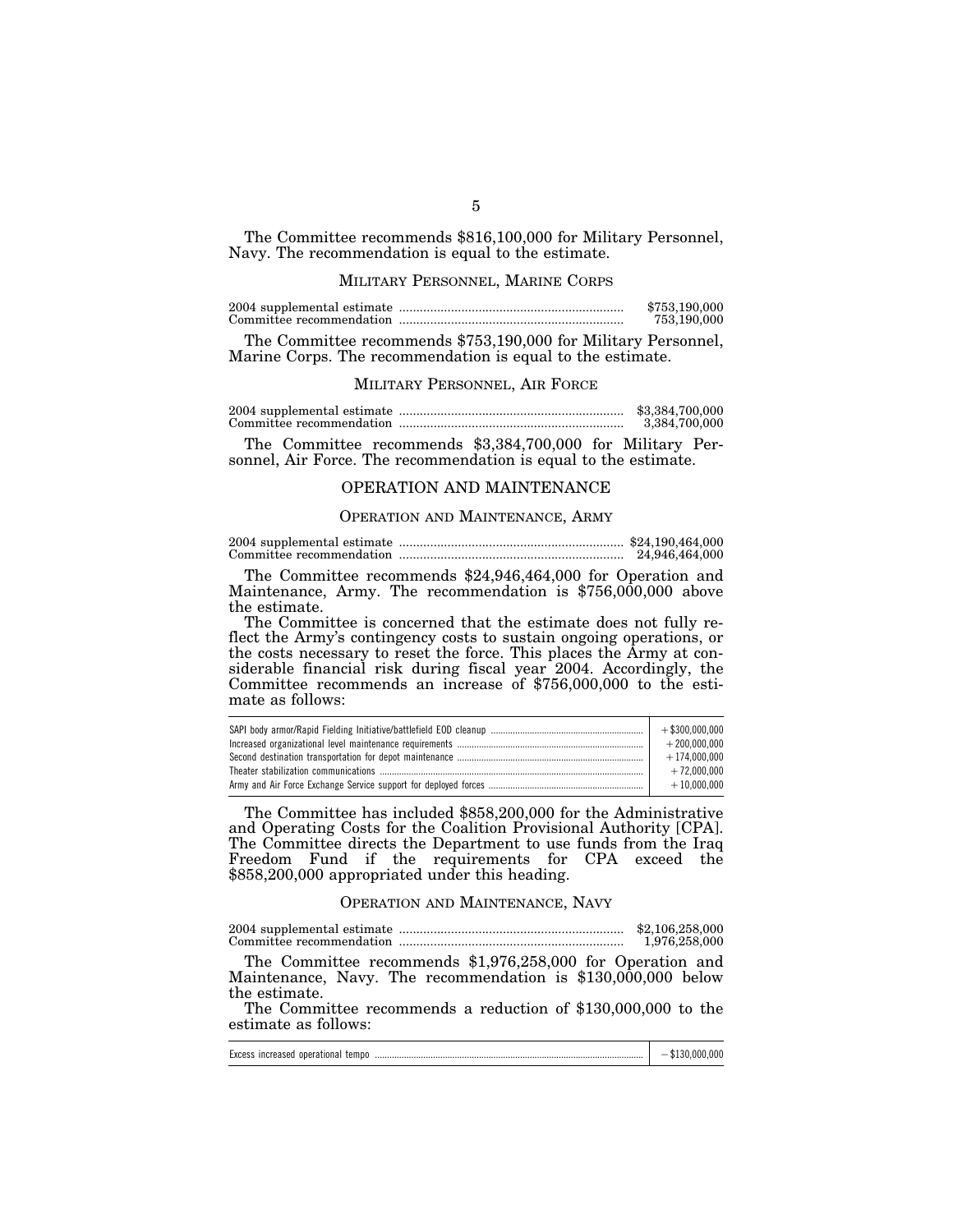#### OPERATION AND MAINTENANCE, MARINE CORPS

|  | \$1,198,981,000 |
|--|-----------------|
|  | 1,198,981,000   |

The Committee recommends \$1,198,981,000 for Operation and Maintenance, Marine Corps. The recommendation is equal to the estimate.

### OPERATION AND MAINTENANCE, AIR FORCE

2004 supplemental estimate ................................................................. \$5,948,368,000 Committee recommendation ................................................................. 5,516,368,000

The Committee recommends \$5,516,368,000 for Operation and Maintenance, Air Force. The recommendation is \$432,000,000 below the estimate.

The Committee recommends a reduction of \$432,000,000 to the estimate as follows:

| Unjustified "incremental contingency costs" | $-$ \$200.000.000 |
|---------------------------------------------|-------------------|
|                                             | $-132.000.000$    |
| Excess DPEM                                 | $-100.000.000$    |

### OPERATION AND MAINTENANCE, DEFENSE-WIDE

2004 supplemental estimate ................................................................. \$4,618,452,000 Committee recommendation ................................................................. 4,218,452,000

The Committee recommends \$4,218,452,000 for Operation and Maintenance, Defense-Wide. The recommendation is \$400,000,000 below the estimate.

The Committee recommends a reduction of \$400,000,000 to the estimate as follows:

| Excess support to key cooperating nations | \$400,000,000 |
|-------------------------------------------|---------------|
|-------------------------------------------|---------------|

OPERATION AND MAINTENANCE, MARINE CORPS RESERVE

2004 supplemental estimate ................................................................. \$16,000,000 Committee recommendation ................................................................. 16,000,000

The Committee recommends \$16,000,000 for Operation and Maintenance, Marine Corps Reserve. The recommendation is equal to the estimate.

OPERATION AND MAINTENANCE, AIR FORCE RESERVE

2004 supplemental estimate ................................................................. \$53,000,000 Committee recommendation ................................................................. 53,000,000

The Committee recommends \$53,000,000 for Operation and Maintenance, Air Force Reserve. The recommendation is equal to the estimate.

OPERATION AND MAINTENANCE, AIR NATIONAL GUARD

|  | \$214,000,000 |
|--|---------------|
|  | 214,000,000   |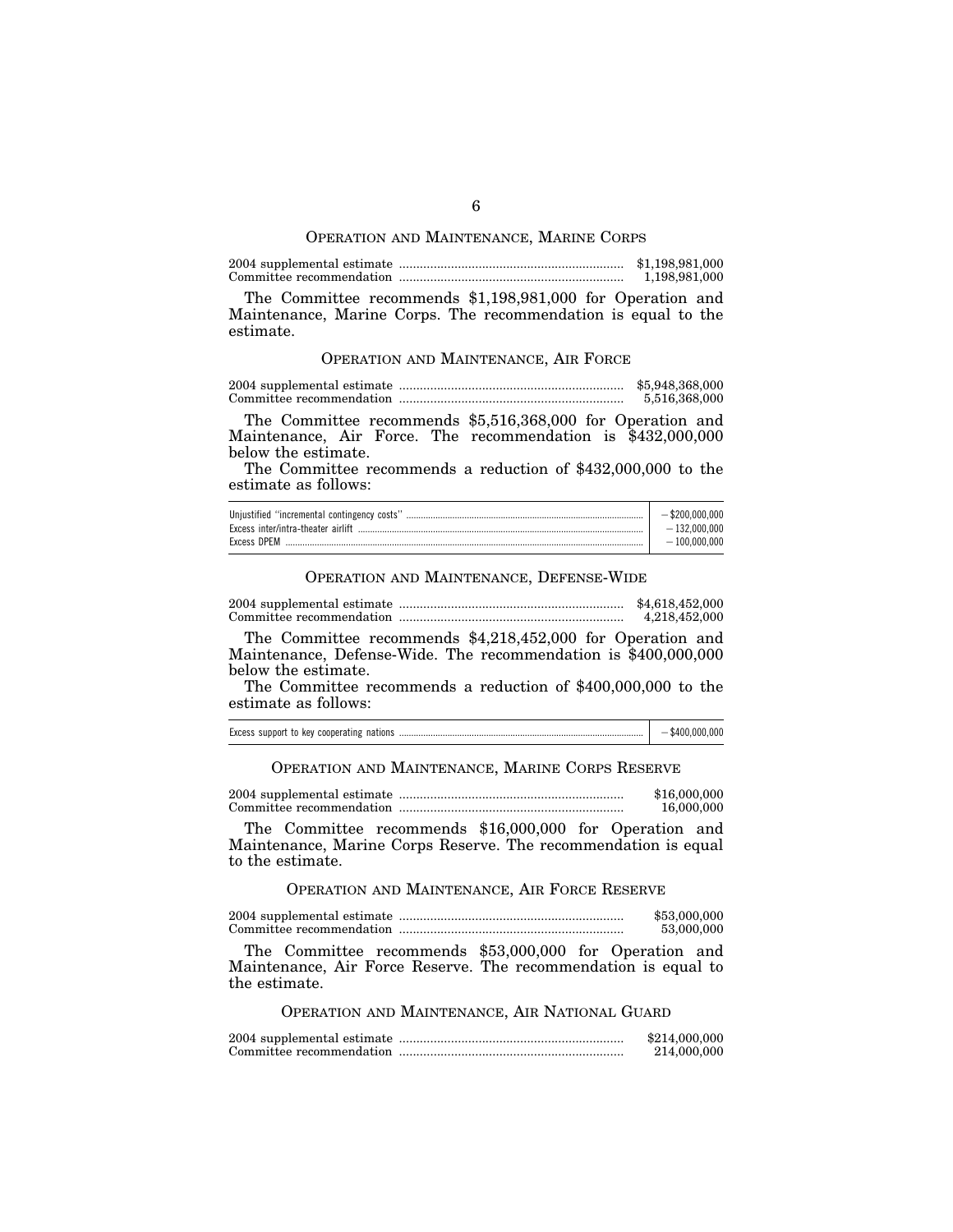The Committee recommends \$214,000,000 for Operation and Maintenance, Air National Guard. The recommendation is equal to the estimate.

### OVERSEAS HUMANITARIAN, DISASTER, AND CIVIC AID

|  | \$35,500,000 |
|--|--------------|
|  | 35,500,000   |

The Committee recommends \$35,500,000 for Overseas Humanitarian, Disaster, and Civic Aid. The recommendation is equal to the estimate.

### IRAQ FREEDOM FUND

|  | \$1,988,600,000 |
|--|-----------------|
|  | 1.988.600.000   |

The Committee recommends \$1,988,600,000 for the Iraq Freedom Fund. The recommendation is equal to the estimate.

### PROCUREMENT

### MISSILE PROCUREMENT, ARMY

|  | \$6,200,000 |
|--|-------------|
|  | 6,200,000   |

The Committee recommends \$6,200,000 for Missile Procurement, Army. The recommendation is equal to the estimate.

### PROCUREMENT OF WEAPONS AND TRACKED COMBAT VEHICLES, ARMY

|  | \$46,000,000 |
|--|--------------|
|  | 104,000,000  |

The Committee recommends \$104,000,000 for Procurement of Weapons and Tracked Combat Vehicles, Army. The recommendation is \$58,000,000 above the estimate.

The Committee recommends an increase of \$58,000,000 to the estimate as follows:

| Replenishment of Army Prepositioned Stock items destroyed during combat operations | $+$ \$58,000,000 |
|------------------------------------------------------------------------------------|------------------|
|------------------------------------------------------------------------------------|------------------|

### OTHER PROCUREMENT, ARMY

2004 supplemental estimate ................................................................. \$930,687,000 Committee recommendation ................................................................. 1,078,687,000

The Committee recommends \$1,078,687,000 for Other Procurement, Army. The recommendation is \$148,000,000 above the estimate.

The Committee recommends an increase of \$148,000,000 to the estimate as follows:

| $+$ \$64.000.000 |
|------------------|
| $+84.000.000$    |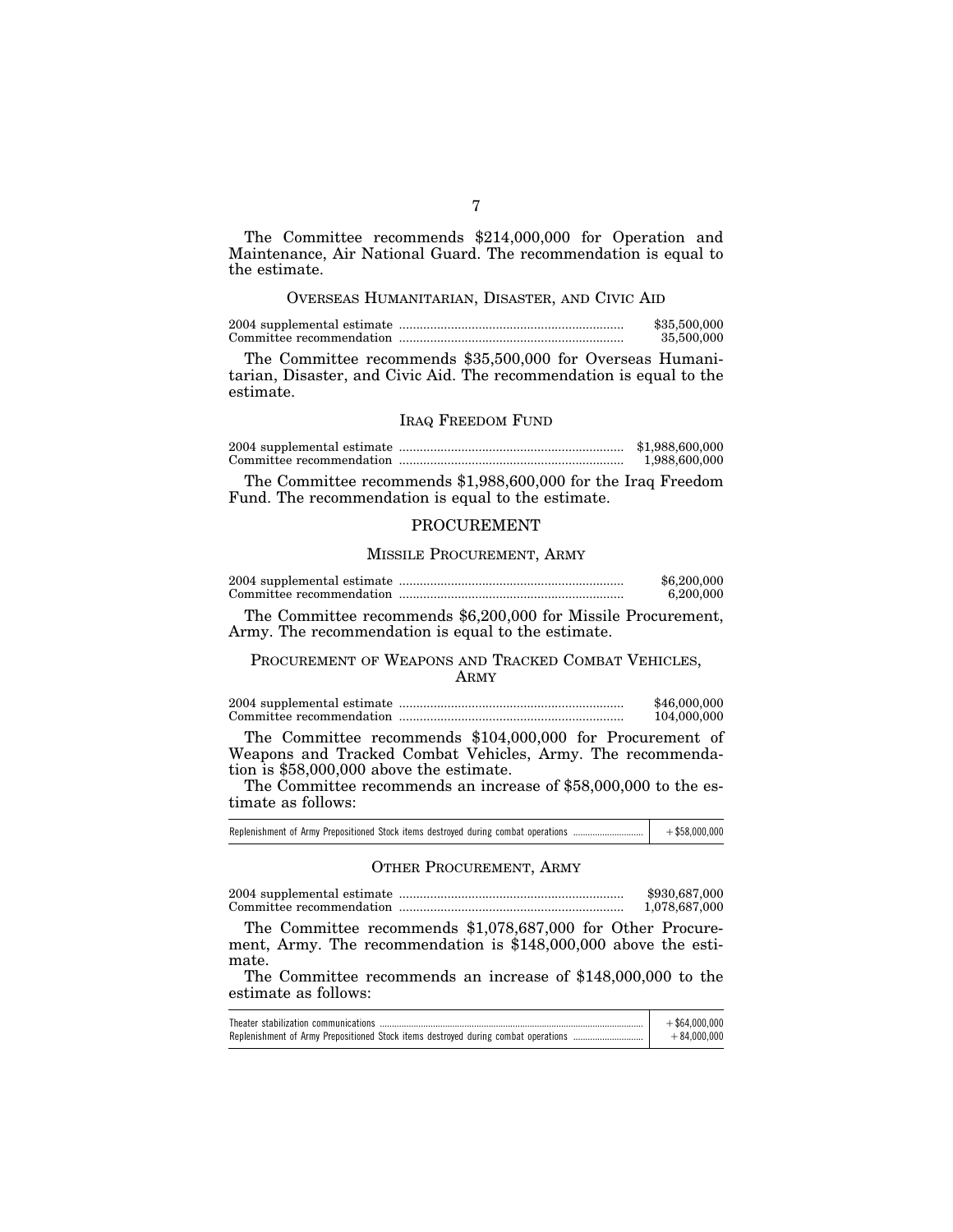#### AIRCRAFT PROCUREMENT, NAVY

|       |  |  |  |  | \$128,600,000<br>128,600,000 |  |
|-------|--|--|--|--|------------------------------|--|
| $- -$ |  |  |  |  |                              |  |

The Committee recommends \$128,600,000 for Aircraft Procurement, Navy. The recommendation is equal to the estimate.

### OTHER PROCUREMENT, NAVY

|  | \$76,357,000 |
|--|--------------|
|  | 76,357,000   |

The Committee recommends \$76,357,000 for Other Procurement, Navy. The recommendation is equal to the estimate.

### PROCUREMENT, MARINE CORPS

|  | \$123,397,000 |
|--|---------------|
|  | 123,397,000   |

The Committee recommends \$123,397,000 for Procurement, Marine Corps. The recommendation is equal to the estimate.

### AIRCRAFT PROCUREMENT, AIR FORCE

|  | \$40,972,000 |
|--|--------------|
|  | 40,972,000   |

The Committee recommends \$40,972,000 for Aircraft Procurement, Air Force. The recommendation is equal to the estimate.

#### MISSILE PROCUREMENT, AIR FORCE

|  | \$20,450,000 |
|--|--------------|
|  | 20,450,000   |

The Committee recommends \$20,450,000 for Missile Procurement, Air Force. The recommendation is equal to the estimate.

#### OTHER PROCUREMENT, AIR FORCE

|  | \$3,441,006,000 |
|--|-----------------|
|  | 3.441.006.000   |

The Committee recommends \$3,441,006,000 for Other Procurement, Air Force. The recommendation is equal to the estimate.

### PROCUREMENT, DEFENSE-WIDE

|  | \$435,635,000 |
|--|---------------|
|  | 435,635,000   |

The Committee recommends \$435,635,000 for Procurement, Defense-Wide. The recommendation is equal to the estimate.

### RESEARCH, DEVELOPMENT, TEST AND EVALUATION

RESEARCH, DEVELOPMENT, TEST AND EVALUATION, NAVY

|  | \$34,000,000 |
|--|--------------|
|  | 34,000,000   |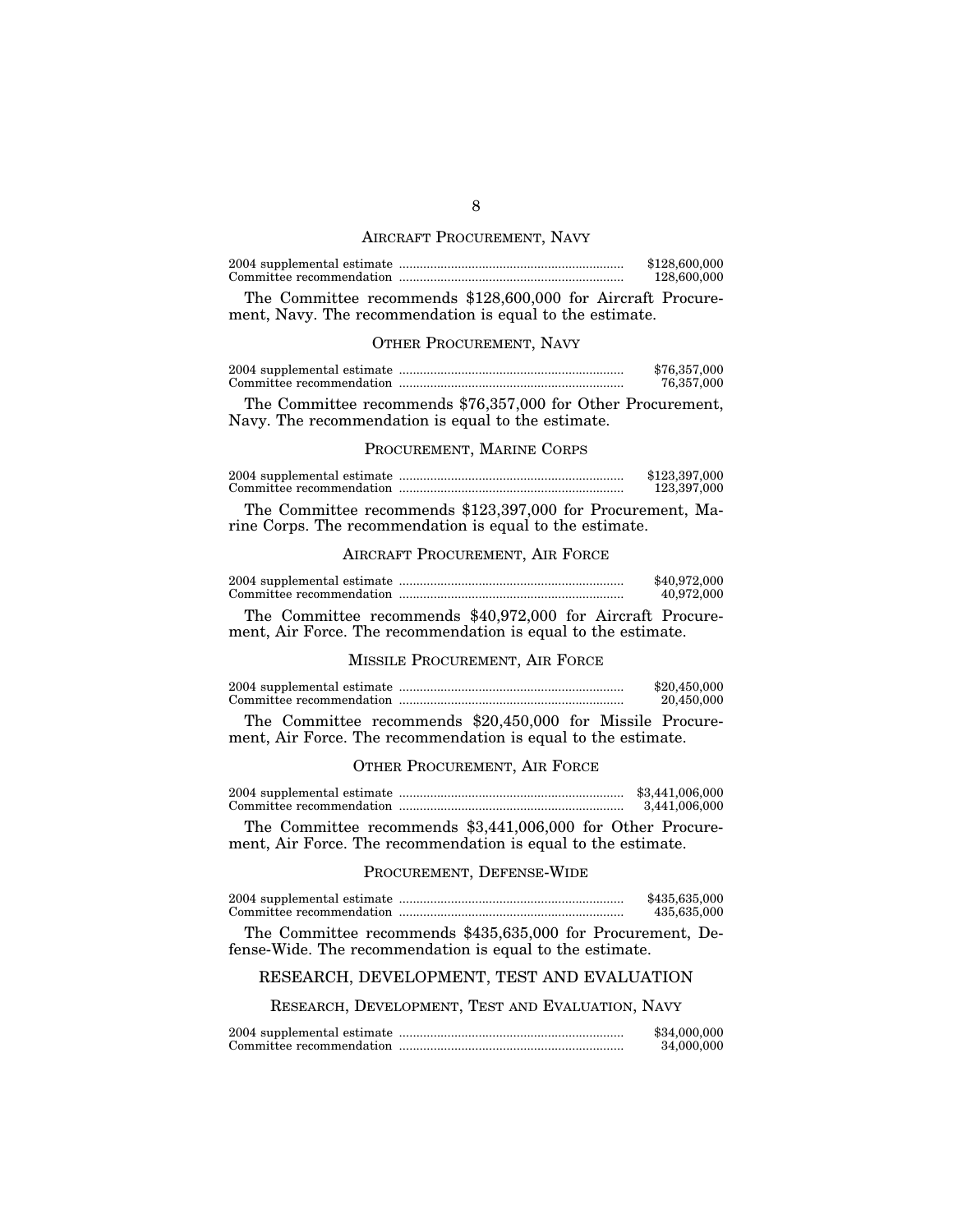The Committee recommends \$34,000,000 for Research, Development, Test and Evaluation, Navy. The recommendation is equal to the estimate.

### RESEARCH, DEVELOPMENT, TEST AND EVALUATION, AIR FORCE

2004 supplemental estimate ................................................................. \$39,070,000 Committee recommendation ................................................................. 39,070,000

The Committee recommends \$39,070,000 for Research, Development, Test and Evaluation, Air Force. The recommendation is equal to the estimate.

RESEARCH, DEVELOPMENT, TEST AND EVALUATION, DEFENSE-WIDE

2004 supplemental estimate ................................................................. \$265,817,000 Committee recommendation ................................................................. 265,817,000

The Committee recommends \$265,817,000 for Research, Development, Test and Evaluation, Defense-Wide. The recommendation is equal to the estimate.

### REVOLVING AND MANAGEMENT FUNDS

WORKING CAPITAL FUNDS, DEFENSE-WIDE

|  | \$600,000,000 |
|--|---------------|
|  | 600,000,000   |

The Committee recommends \$600,000,000 for Defense Working Capital Funds. The recommendation is equal to the estimate.

### NATIONAL DEFENSE SEALIFT FUND

|                                                           | \$24,000,000 |
|-----------------------------------------------------------|--------------|
|                                                           | 24,000,000   |
| The Committee recommends \$94,000,000 for the Nettenal De |              |

The Committee recommends \$24,000,000 for the National Defense Sealift Fund. The recommendation is equal to the estimate.

### OTHER DEPARTMENT OF DEFENSE PROGRAMS

### DEFENSE HEALTH PROGRAM

2004 supplemental estimate ................................................................. \$658,380,000 Committee recommendation ................................................................. 658,380,000

The Committee recommends \$658,380,000 for the Defense Health Program. The recommendation is equal to the estimate.

#### DRUG INTERDICTION AND COUNTER-DRUG ACTIVITIES, DEFENSE

2004 supplemental estimate ................................................................. \$73,000,000 Committee recommendation ................................................................. 73,000,000

The Committee recommends \$73,000,000 for Drug Interdiction and Counter-Drug Activities, Defense. The recommendation is equal to the estimate.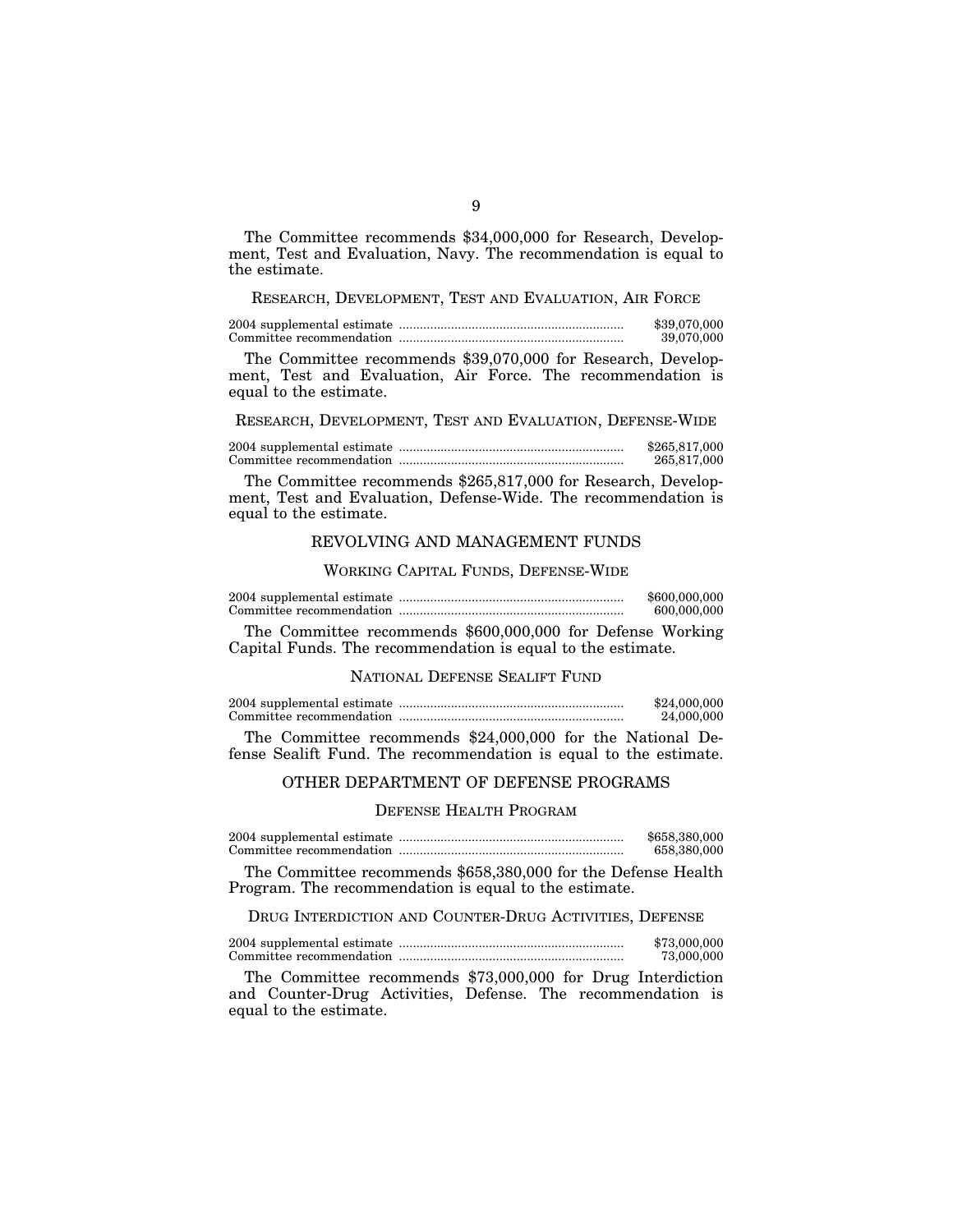#### RELATED AGENCIES

#### INTELLIGENCE COMMUNITY MANAGEMENT ACCOUNT

2004 supplemental estimate ................................................................. \$21,500,000 Committee recommendation ................................................................. 21,500,000

The Committee recommends \$21,500,000 for the Intelligence Community Management Account. The recommendation is equal to the estimate.

#### CHAPTER 2

#### SUBCOMMITTEE ON MILITARY CONSTRUCTION

### MILITARY CONSTRUCTION

#### MILITARY CONSTRUCTION, ARMY

|  | \$119,900,000 |
|--|---------------|
|  | 119,900,000   |

The Committee recommends an additional \$119,900,000 for Military Construction, Army, to be used as follows:

| Base Camp Support Facilities, Iraq |  |
|------------------------------------|--|
| Planning and Design                |  |

The Committee fully supports the administration's request to provide adequate support facilities for United States soldiers serving in base camps in Iraq, but is concerned that project details and justifications contained in the administration's request for these facilities were not sufficiently defined. The Committee therefore directs that the Army brief the congressional defense committees on its final plans for these facilities before obligating any of the military construction funds appropriated in this Act.

#### MILITARY CONSTRUCTION, AIR FORCE

|  | \$292,550,000 |
|--|---------------|
|  | 292,550,000   |

The Committee recommends an additional \$292,550,000 for Military Construction, Air Force, to be used as follows:

| \$48,000,000 |
|--------------|
| 56.000.000   |
| 3.450.000    |
| 5.000.000    |
| 47.000.000   |
| 18.000.000   |
| 17.500.000   |
| 20.000.000   |
| 40.000.000   |
| 15.300.000   |
| 22.300.000   |

The Committee supports the administration's request for additional military construction funds for Air Force facilities in Southwest Asia. However, while the Air Force has provided detail about specific projects, it has provided little information about its overall plan for facilities in the theater of operations and how projects con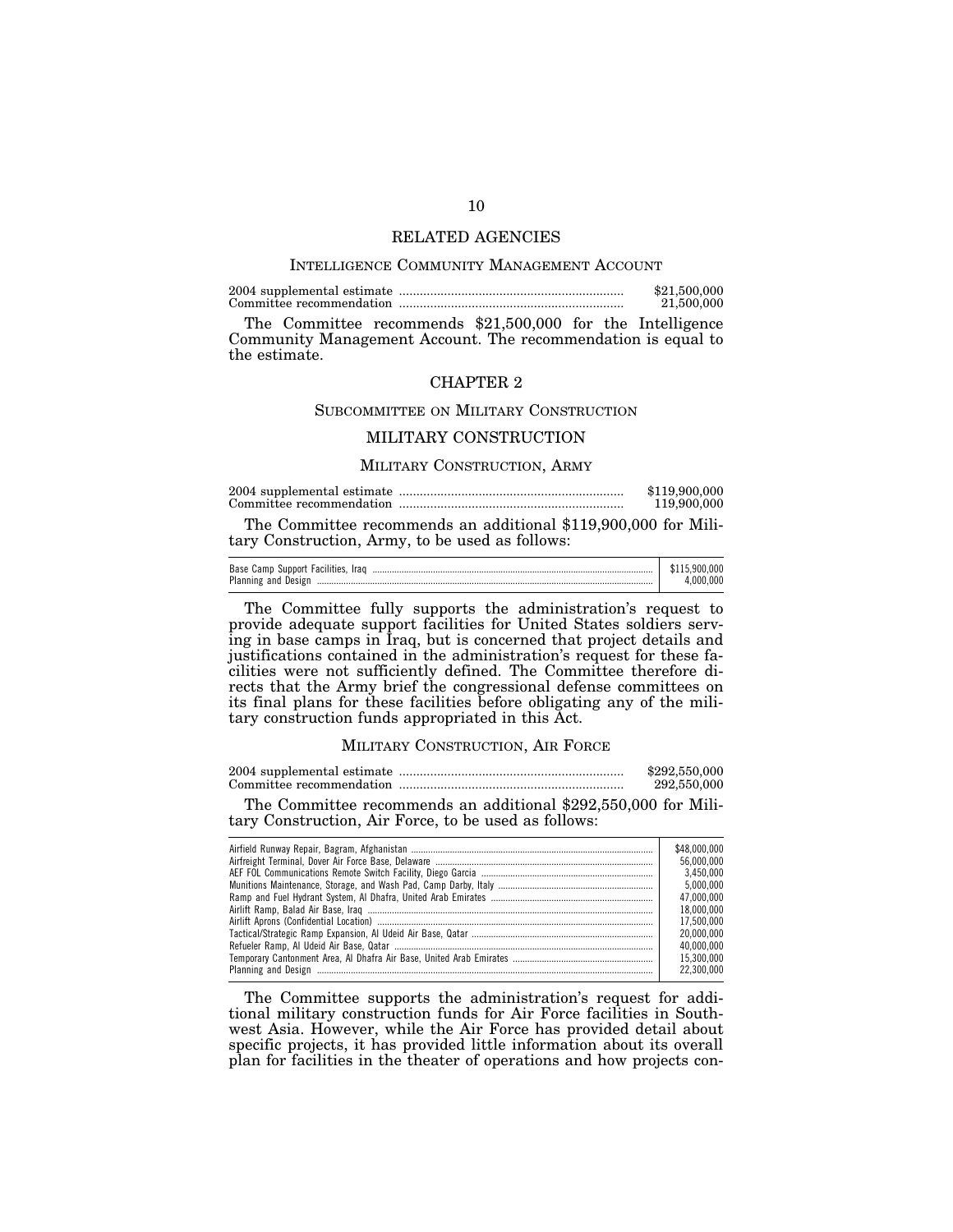tained in the supplemental request fit into that plan. The Committee therefore directs the Air Force to report to the congressional defense committees, in both classified and unclassified form, on its master plan for facilities in the Central Command area of responsibility, including the planned disposition of aircraft and personnel, no later than December 1, 2003.

#### CHAPTER 3

#### GENERAL PROVISIONS, THIS TITLE

SEC. 301. The Committee recommendation amends a provision proposed by the Administration which allows the Department of Defense to reimburse the Services for a drawdown authority under the Afghanistan Freedom Support Act of 2002.

SEC. 302. The Committee recommendation modifies a provision proposed by the Administration which provides the Secretary of Defense with additional transfer authority.

SEC. 303. The Committee recommendation includes a provision proposed by the Administration which provides specific authorization for the funds appropriated in this title for intelligence activities.

SEC. 304. The Committee recommendation includes a new provision regarding the alteration of command responsibility or permanent assignment of forces.

SEC. 305. The Committee recommendation includes a provision proposed by the Administration which sustains existing authority to cover travel and transportation benefits for family members of military personnel injured during Operation Iraqi Freedom, Operation Enduring Freedom, or Operation Noble Eagle.

SEC. 306. The Committee recommendation includes a provision that sustains the increase in the statutory maximum payable for Imminent Danger Pay and Family Separation Allowance.

SEC. 307. The Committee recommendation includes a provision recommended by the Administration which allows the Department to make necessary accounting adjustments to the Defense Emergency Response Fund.

SEC. 308. The Committee recommendation includes a new provision that requires the Secretary of Defense to provide a report to the Committees on Appropriations.

SEC. 309. The Committee recommendation includes a new provision that requires the Department of Defense to describe alternatives for replacing the capabilities of the KC–135 fleet of aircraft.

SEC. 310. The Committee recommendation includes a new provision which limits the use of procurement and research, development, test and evaluation funds.

SEC. 311. The Committee recommendation includes a provision proposed by the Administration which allows the Department to use funds for supplies, services, transportation, and other logistical support of troops supporting military and stability operations in Iraq.

SEC. 312. The Committee recommends a provision proposed by the Administration which allows training and equipping the Afghanistan National Army and the New Iraqi Army.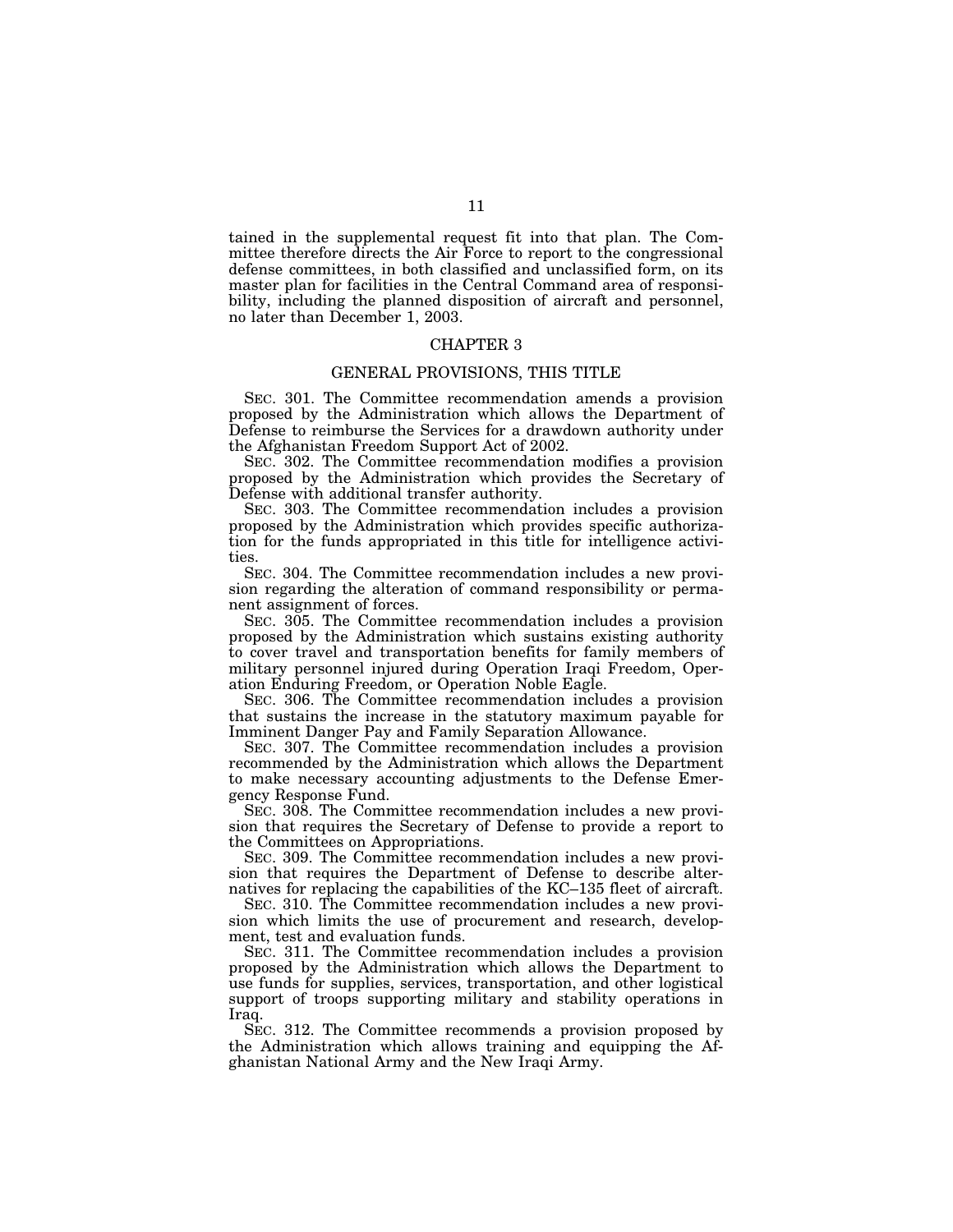SEC. 313. The Committee recommendation includes a provision requiring a report on military readiness.

SEC. 314. The Committee recommendation includes a provision regarding the exemption of certain members of the Armed Forces from the requirement to pay subsistence charges while hospitalized.

SEC. 315. The Committee recommends a general provision which provides the Secretary of Defense with additional authority for contingency military construction expenses necessary to protect against or respond to acts of terrorism, or to support Department of Defense operations in Iraq.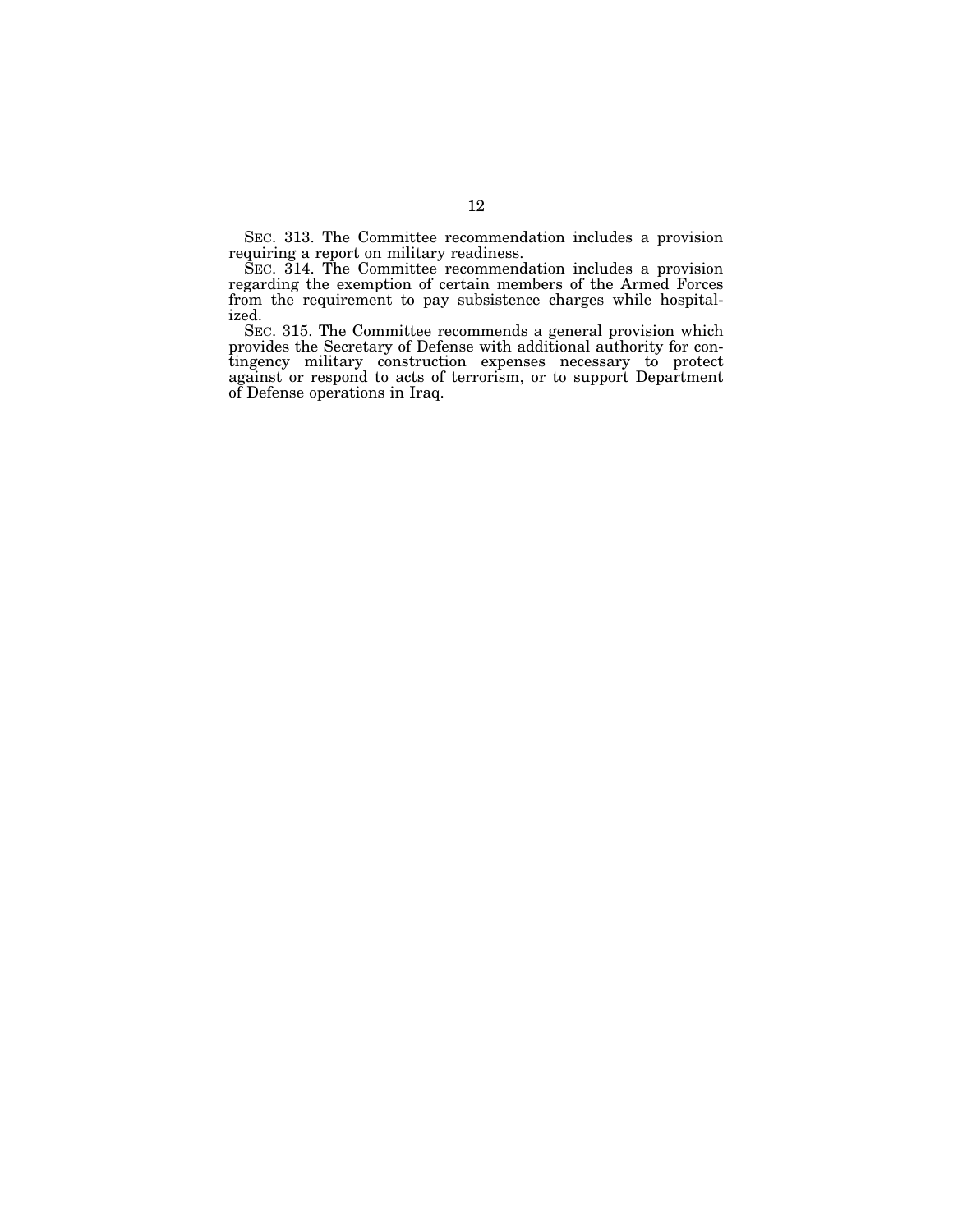### TITLE II—INTERNATIONAL AFFAIRS

### CHAPTER 1

### SUBCOMMITTEE ON COMMERCE, JUSTICE, AND STATE, THE JUDICIARY, AND RELATED AGENCIES

### DEPARTMENT OF STATE

### ADMINISTRATION OF FOREIGN AFFAIRS

#### DIPLOMATIC AND CONSULAR PROGRAMS

#### (INCLUDING RESCISSION)

2004 supplemental estimate ................................................................. \$76,300,000 Committee recommendation ................................................................. 35,800,000

The Committee recommends a rescission and re-appropriation of \$35,800,000 for the costs of security and operations related to the establishment of United States diplomatic presences in Iraq and Afghanistan. The recommendation is \$40,500,000 below the request. The problem of Machine Readable Visa [MRV] fee shortfalls is addressed under the Emergencies in the Diplomatic and Consular Service account. Funds previously appropriated under this heading in the Emergency Wartime Supplemental Appropriations Act of 2003 are subject to the standard reprogramming procedures set forth in section 605, Division B of Public Law 108–7.

EMBASSY SECURITY, CONSTRUCTION, AND MAINTENANCE

2004 supplemental estimate ................................................................. \$60,500,000 Committee recommendation ................................................................. ...........................

The Committee does not recommend any funding for Embassy security, construction and maintenance. The recommendation is \$60,500,000 below the supplemental budget request. The request included \$60,500,000 to construct an interim United States diplomatic facility in Iraq. The Committee reminds the Department that \$61,500,000 was provided for this purpose in Public Law 108–11, the Emergency Wartime Supplemental Appropriations Act of 2003. The Committee is aware of the Department's reprogramming request to utilize \$43,900,000 of these funds to construct an interim facility for United States Agency for International Development and other United States Government employees engaged in reconstruction efforts in Afghanistan and \$16,600,000 of these funds to cover the personnel, transportation, and equipment costs of United States Government officials tasked with advising the Afghan transitional government on reconstruction. This request is contained under the "Capital investment fund" of chapter  $2$  of this title. Also, the Committee approves the Department's reprogramming request to utilize \$14,500,000 under Worldwide Security Upgrades for secu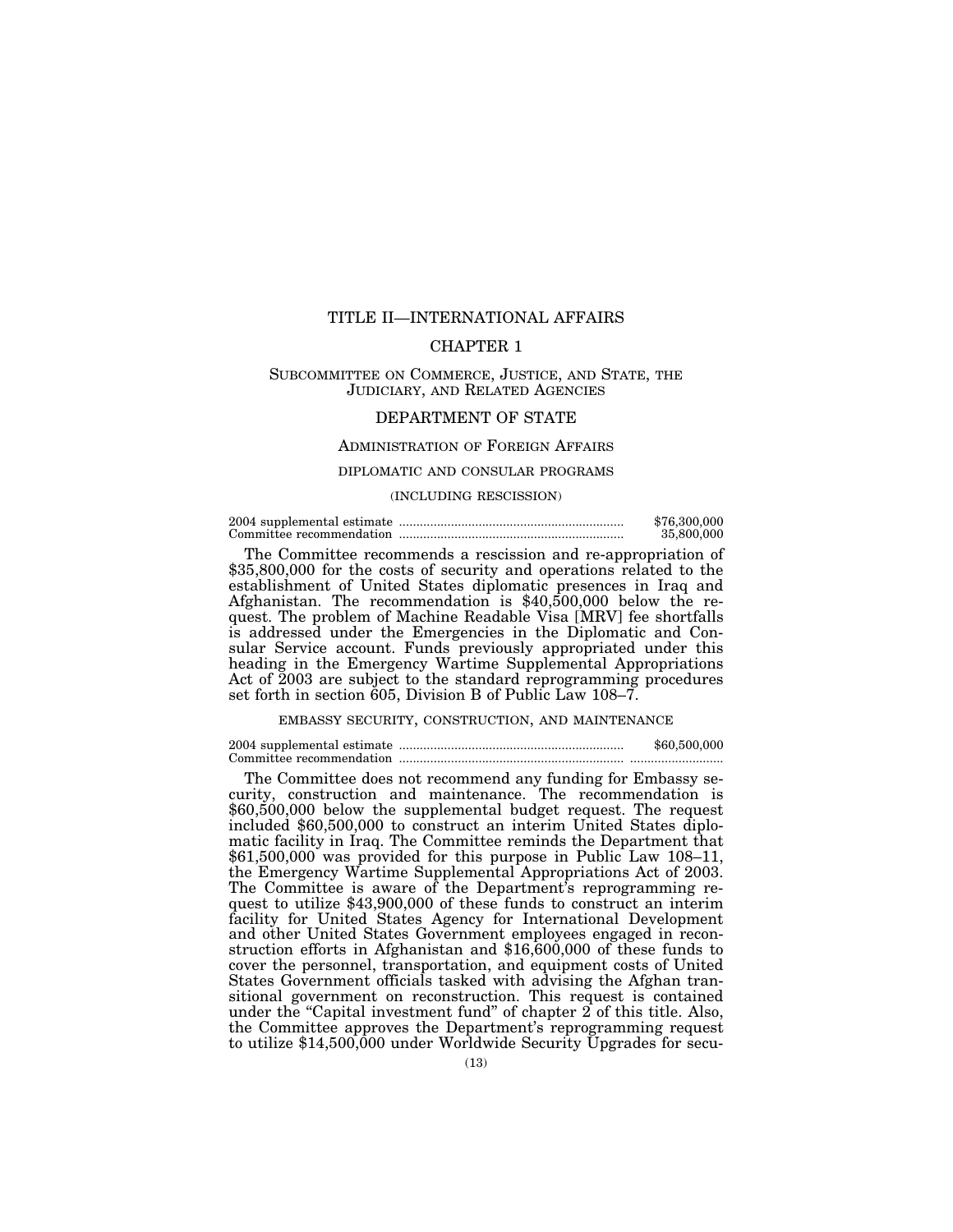rity requirements in Afghanistan, and directs that these funds only be used for the security of the main United States Embassy compound and security assistance to United Nations offices and personnel and non-governmental organization offices and personnel.

### EMERGENCIES IN THE DIPLOMATIC AND CONSULAR SERVICE

|  | \$50,000,000 |
|--|--------------|
|  | 90,500,000   |

The Committee recommends \$90,500,000 for Emergencies in the Diplomatic and Consular Service. The recommendation is \$40,500,000 above the supplemental budget request. Funds provided under this heading will ensure that rewards of up to \$25,000,000 may be paid for Osama bin Laden and Saddam Hussein. The recommendation also includes language directing that \$2,000,000 of previously appropriated funds be made available for a reward for the person deemed most responsible by the Special Court for Sierra Leone for the war crimes, crimes against humanity, and serious violations of international humanitarian law that took place during Sierra Leone's civil war. The recommendation also includes language directing that \$8,451,000 in carryover balances be transferred to and merged with the Diplomatic and Consular Programs account for the Department's consular, or ''border security" operations.

### CHAPTER 2

### SUBCOMMITTEE ON FOREIGN OPERATIONS, EXPORT FINANCING, AND RELATED PROGRAMS

### BILATERAL ECONOMIC ASSISTANCE

### FUNDS APPROPRIATED TO THE PRESIDENT

#### UNITED STATES AGENCY FOR INTERNATIONAL DEVELOPMENT

OPERATING EXPENSES OF THE UNITED STATES AGENCY FOR INTERNATIONAL DEVELOPMENT

2004 supplemental estimate ................................................................. \$40,000,000 Committee recommendation ................................................................. 40,000,000

The Committee provides \$40,000,000 for an additional amount for Operating Expenses of the United States Agency for International Development for costs associated with reconstruction and other activities in Iraq and Afghanistan.

#### CAPITAL INVESTMENT FUND

|  | \$60,500,000 |
|--|--------------|

The Committee provides \$60,500,000 for an additional amount for the Capital Investment Fund for safe and secure facilities in Afghanistan, Iraq, and elsewhere.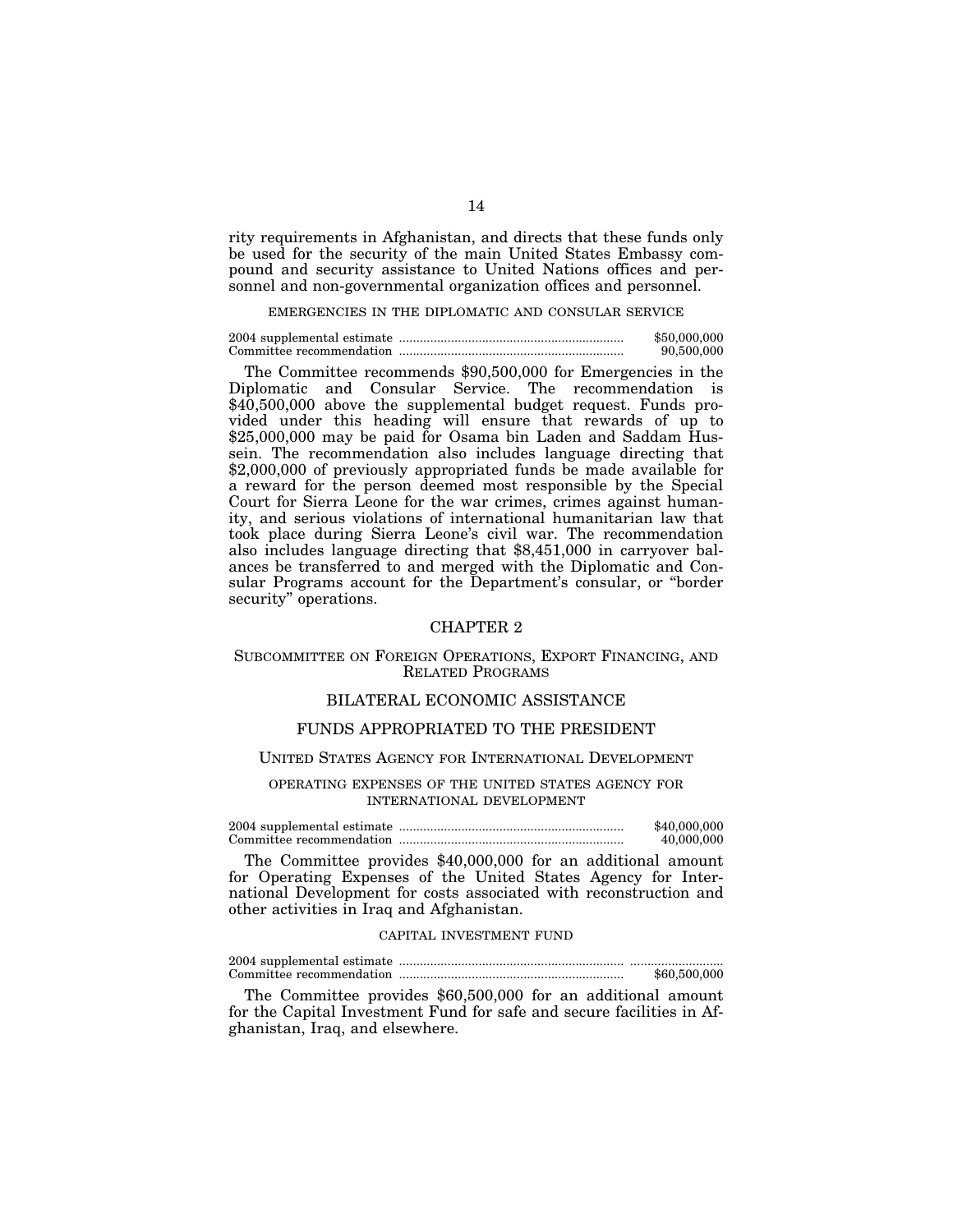### OTHER BILATERAL ECONOMIC ASSISTANCE

### FUNDS APPROPRIATED TO THE PRESIDENT

### IRAQ RELIEF AND RECONSTRUCTION FUND

#### (INCLUDING TRANSFERS OF FUNDS)

|  | 20,304,000,000 |
|--|----------------|

The Committee provides \$20,304,000,000 for the Iraq Relief and Reconstruction Fund for security, rehabilitation and reconstruction in Iraq.

The Committee notes that funds appropriated under this heading are subject to the regular notification procedures of the Committees on Appropriations, except that notification shall be transmitted at least 5 days in advance of the obligation of funds. The Committee also provides that funds allocated under this heading for programs and sectors may be reallocated by the President for those programs and sectors.

The Committee strongly supports programs and activities to promote freedom, democratic institutions, and the rule of law in Iraq and provides that not less than \$100,000,000 shall be made available for democracy building activities in that country in support of the development and ratification of a constitution, national elections and women's development programs. The Committee directs that not less than  $$5,000,000$  be made available to Iraqi nongovernmental organizations in Iraq in a timely manner, in grants of up to \$100,000. The Committee also expects sufficient funding to be provided to the National Endowment for Democracy, the International Republican Institute and the National Democratic Institute for political party and other democracy building activities.

The Committee recommends not less than  $$20,000,000$  for media outreach activities in Iraq that utilizes low cost, advanced technology tools.

The Committee recommends \$5,000,000 for a program, such as that administered by the International Commission on Missing Persons, to locate, recover, and identify Iraqis missing as a result of authoritarian rule or conflict.

The Committee again provides that funds shall be made available for Iraqi civilians who suffer losses as a result of military operations in Iraq. The Committee supports the provision of medical, rehabilitation, shelter, microcredit and other appropriate assistance to these individuals. The Committee expects all relevant agencies and organizations to coordinate efforts in providing this assistance.

The Committee recognizes that conflict and decades of neglect devastated Iraq's health infrastructure, resulting in a lack of medical equipment and supplies, and health professionals with expertise in pediatric medical specialties. The Committee is concerned that children with critical health problems cannot obtain life-saving treatments in Iraq. The Committee strongly supports activities that can have an immediate impact in addressing the needs of these children, such as the Emergency Health Services for the Children of Iraq program sponsored jointly by Kurdish Human Rights Watch and Vanderbilt University Children's Hospital.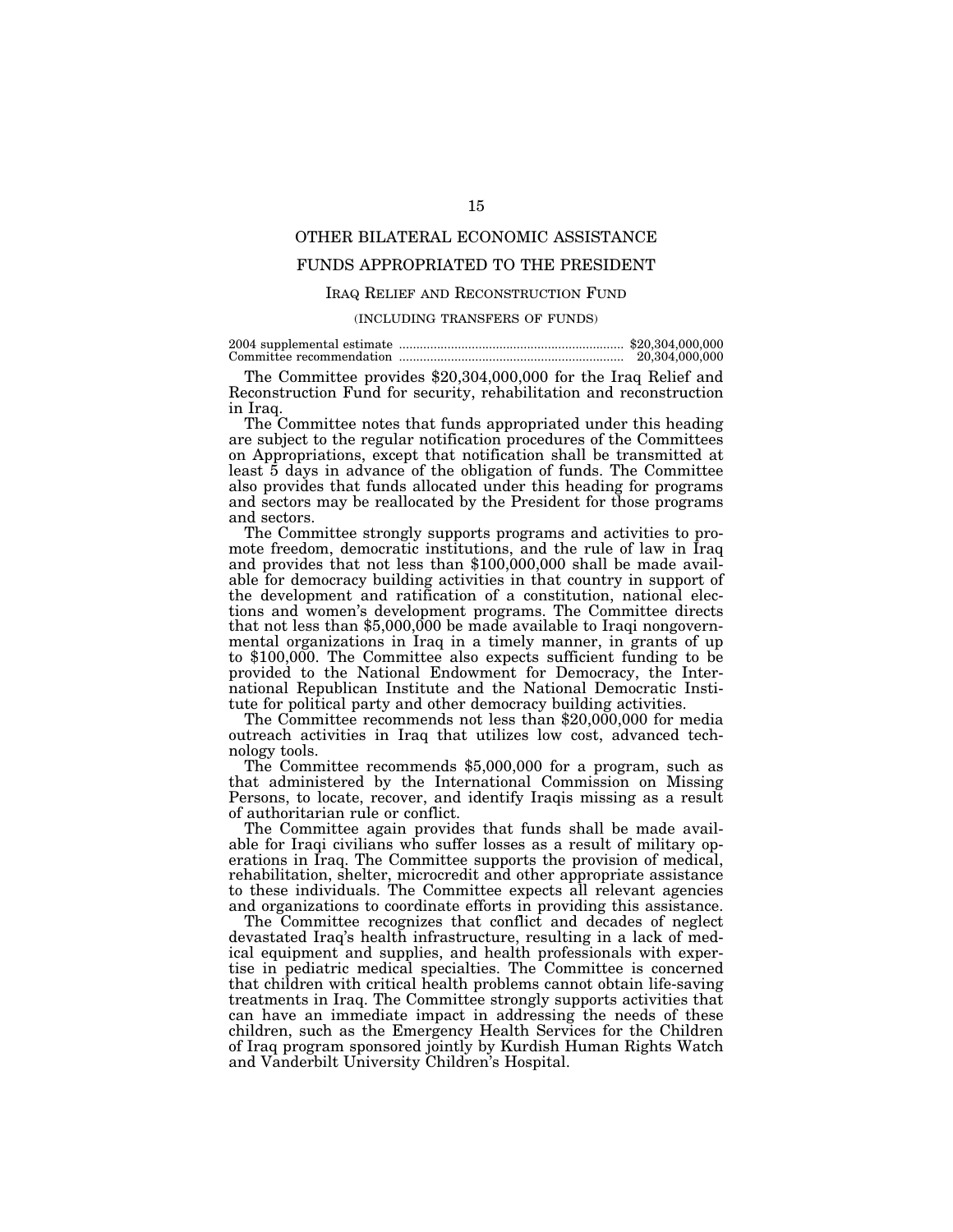The Committee notes the important contributions that nongovernmental organizations have made to relief and reconstruction efforts in Iraq, and urges that they be utilized to the maximum extent practicable. The Committee also recommends that organizations with experience in post-conflict governance matters—such as the United States Institute of Peace—be utilized in reconstruction efforts in Iraq and Afghanistan. The Committee recommends that not less than \$2,000,000 be

made available to support organizations working in Iraq, Afghanistan and other complex humanitarian emergency and war settings, to apply public health strategies and epidemiology to mitigate the impact of the conflict on civilian populations. Programs supported should include those which collect, analyze, and use multi-sector data for programmatic decision-making and evaluation of assistance programs during and after conflict.

#### ECONOMIC SUPPORT FUND

2004 supplemental estimate ................................................................. \$422,000,000 Committee recommendation ................................................................. 422,000,000

The Committee provides \$422,000,000 for an additional amount for Economic Support Fund (ESF) for accelerated assistance for Afghanistan.

The Committee also provides authority to use up to \$200,000,000 in Economic Support Funds contained in the Foreign Operations, Export Financing, and Related Programs Appropriations Act, 2004 for debt reduction for Pakistan.

The Committee recognizes the progress of Internews in the establishment of independent news media in Afghanistan. However, absent additional long-term support opportunities for advancement may be lost. The Committee recommends that additional funds be made available for the expansion of local stations to regional stations, the establishment of national independent broadcasting, and support for daily news programs.

The Committee directs that not less than \$15,000,000 be made available for media outreach activities in Afghanistan that utilizes low cost, advanced technology tools.

In addition to other purposes for which ESF assistance is used in Afghanistan, not less than \$5,000,000 should be made available through appropriate humanitarian organizations for additional food, clothing, heating and cooking fuel, emergency shelter materials, and other basic necessities for displaced Afghans in Kabul.

UNITED STATES EMERGENCY FUND FOR COMPLEX FOREIGN CRISES

2004 supplemental estimate ................................................................. \$100,000,000 Committee recommendation ................................................................. 100,000,000

The Committee provides \$100,000,000 for the United States Emergency Fund for Complex Foreign Crises. While the Committee understands the need for flexibility in meeting unforeseen complex foreign crises, it includes congressional notification for these funds, which may be waived if human health or welfare is at substantial risk.

Among other activities, the Committee expects these funds to support operations and programs to prevent or respond to foreign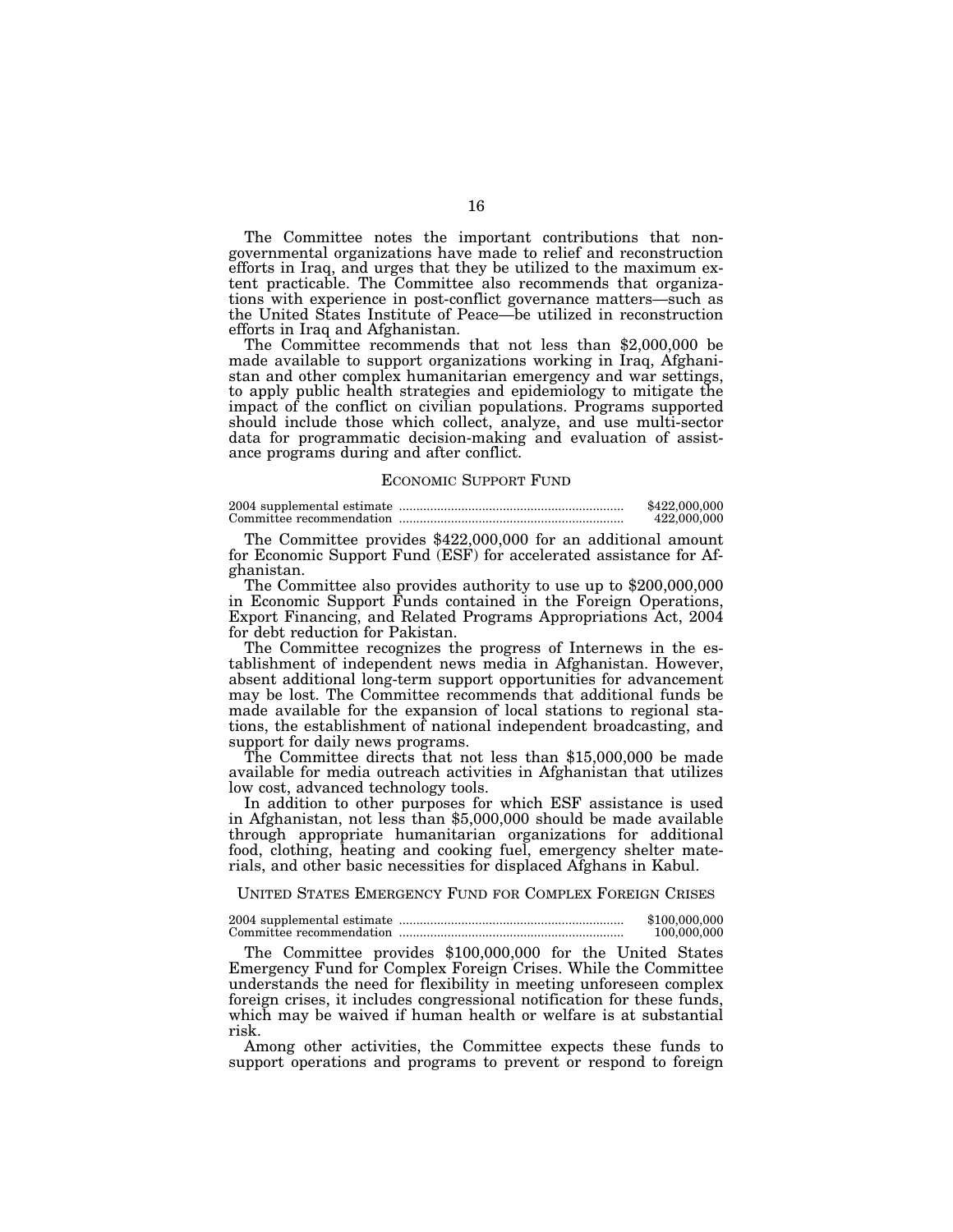territorial disputes, armed ethnic and civil conflicts that pose threats to regional and international peace, and acts of ethnic cleansing, mass killing or genocide. In addition, the Committee supports the use of these funds for peace and humanitarian efforts, such as required in Liberia.

### DEPARTMENT OF STATE

#### INTERNATIONAL NARCOTICS CONTROL AND LAW ENFORCEMENT

2004 supplemental estimate ................................................................. \$120,000,000 Committee recommendation ................................................................. 120,000,000

The Committee provides \$120,000,000 for an additional amount in International Narcotics Control and Law Enforcement assistance for Afghanistan. The Committee expects \$110,000,000 to be used to train, equip, and deploy additional police in Afghanistan, and \$10,000,000 to be used to support the training of prosecutors, public defenders and judges in Afghanistan and to meet infrastructure needs of the Afghan legal sector.

### NONPROLIFERATION, ANTI-TERRORISM, DEMINING AND RELATED PROGRAMS

2004 supplemental estimate ................................................................. \$35,000,000 Committee recommendation ................................................................. 35,000,000

The Committee provides \$35,000,000 for an additional amount for Nonproliferation, Anti-Terrorism, Demining and Related Programs to support anti-terrorism training and equipment needs in Afghanistan.

### MILITARY ASSISTANCE

### FUNDS APPROPRIATED TO THE PRESIDENT

#### FOREIGN MILITARY FINANCING PROGRAM

2004 supplemental estimate ................................................................. \$222,000,000 Committee recommendation ................................................................. 222,000,000

The Committee provides \$222,000,000 for the Foreign Military Financing Program. The Committee strongly supports the use of these funds to accelerate assistance to build the new Afghanistan army.

#### PEACEKEEPING OPERATIONS

2004 supplemental estimate ................................................................. \$50,000,000 Committee recommendation ................................................................. 50,000,000

The Committee provides \$50,000,000 for an additional amount for Peacekeeping Operations to support multinational peacekeeping needs in Iraq and other unanticipated peacekeeping crises.

### CHAPTER 3

#### GENERAL PROVISIONS, THIS TITLE

SEC. 2301. The Committee includes transfer authority between accounts in chapter 2 of this title, with the total amount authorized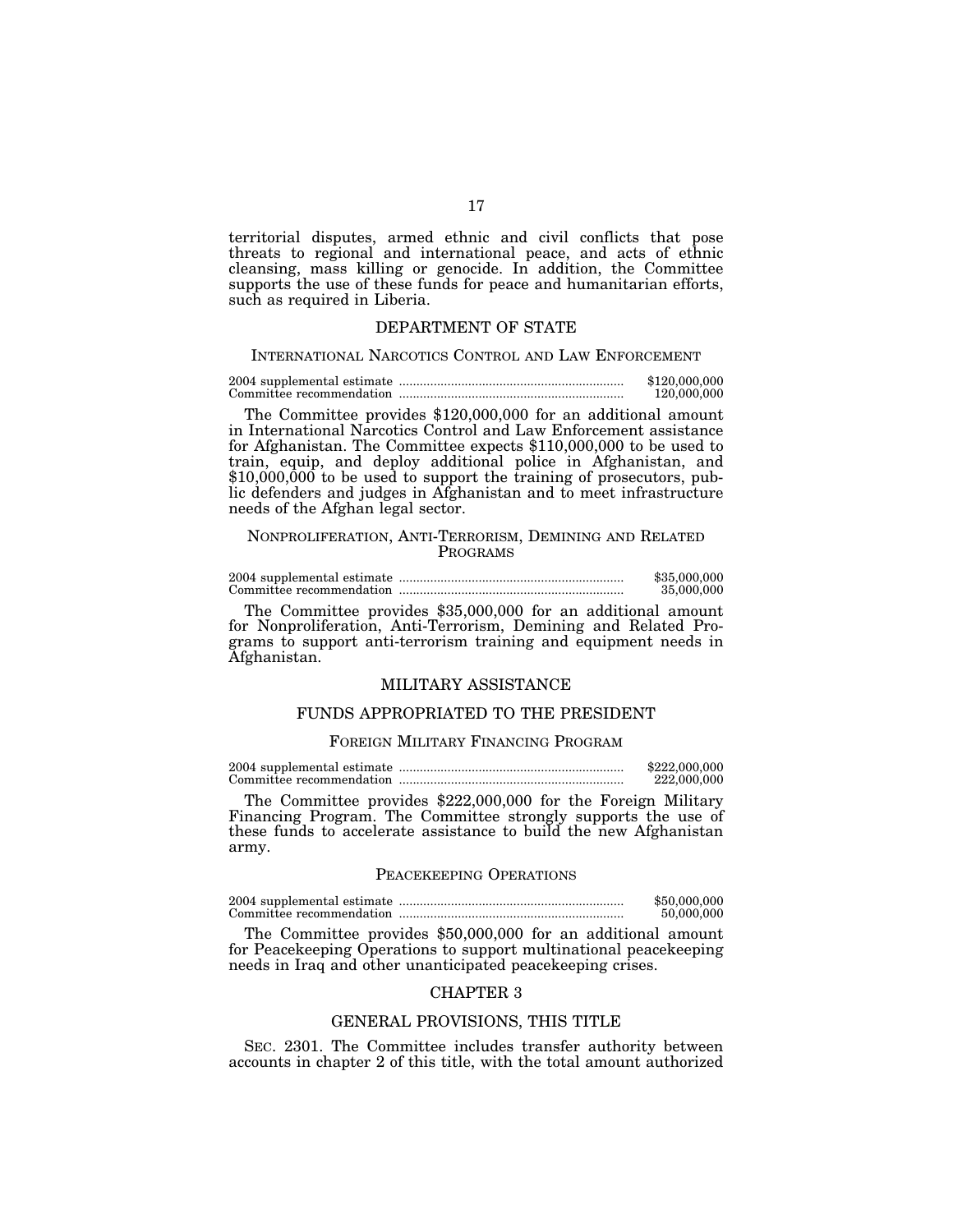to be transferred not to exceed \$200,000,000. The Committee directs that it be consulted before this authority is exercised. The Committee includes the same notification requirement as contained in section 501 of Public Law 108–11.

SEC. 2302. The Committee includes authority permitting assistance or other financing contained in chapter 2 of this title for Iraq notwithstanding any other provision of law.

SEC. 2303. The Committee includes authority to allow appropriations provided in chapter 2 of this title to be made available without specific authorization of such appropriation.

SEC. 2304. The Committee extends section 1503 of Public Law 108–11 through September 30, 2005. The Committee notes that extending the inapplicability of section 307 of the Foreign Assistance Act of 1961 is particularly important as the United States pursues long-range efforts to assist Iraq and marshal resources from the international community.

SEC. 2305. The Committee amends the first proviso of section 1504 of Public Law 108–11 to include Iraqi military, private security force, other official security forces, police force, or forces from other countries in Iraq supporting United States efforts in Iraq. The Committee notes that other official security forces include Ministry of Interior forces, border guards, and civil defense forces. The Committee also notes that a private security force include those providing security services to contractors, nongovernmental organizations or other organizations affiliated with United States efforts in Iraq.

SEC. 2306. The Committee extends key provisions of Public Law 107–57 regarding restrictions that would otherwise limit assistance to Pakistan.

SEC. 2307. The Committee includes authority to allow the Overseas Private Investment Corporation to provide political risk insurance, direct loans, and guarantees in Iraq.

SEC. 2308. The Committee includes a notification requirement for certain accounts under chapter 2 of this title.

SEC. 2309. The Committee provides that the Secretary of State shall submit a report on a monthly basis detailing Iraq oil production and oil revenues.

SEC. 2310. The Committee directs that none of the funds in this Act may be used to pay debts incurred by the former government.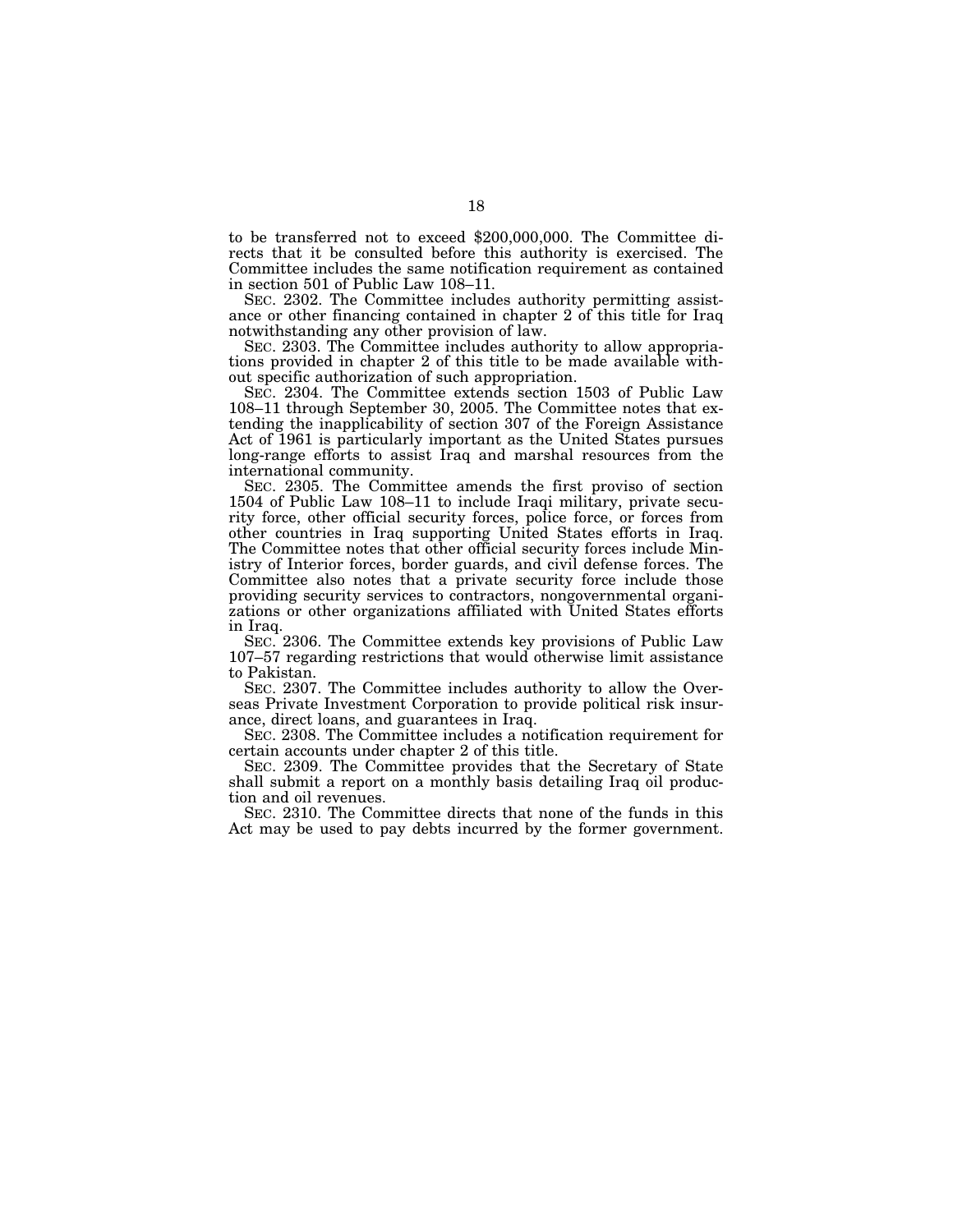# TITLE III—GENERAL PROVISION, THIS ACT

SEC. 3001. The Committee recommends that all the funds in the bill be designated by the Congress as emergency requirements pursuant to section 502 of House Concurrent Resolution 95 (108th Congress), the fiscal year 2004 concurrent resolution on the budget, as proposed by the President.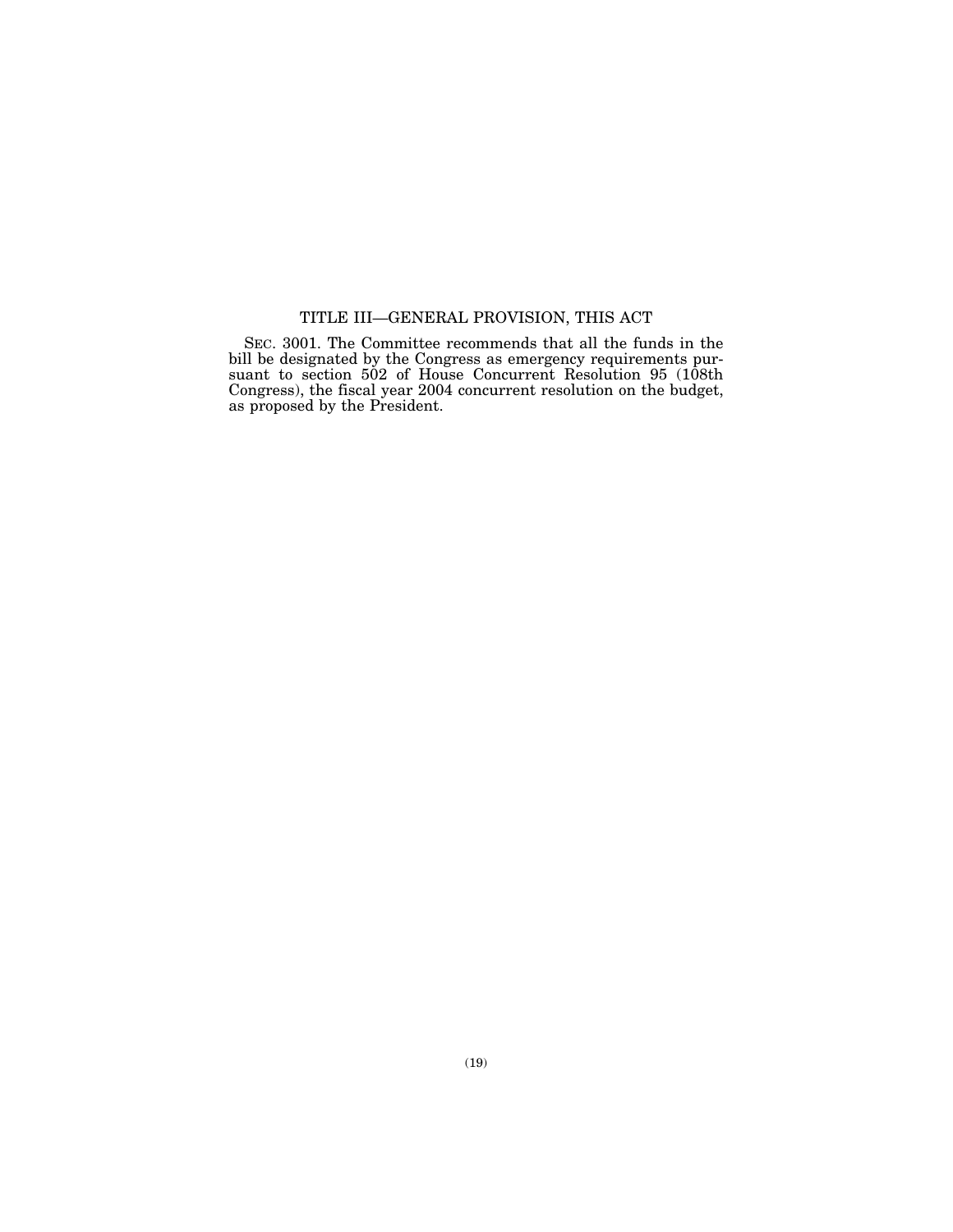### COMPLIANCE WITH PARAGRAPH 7, RULE XVI OF THE STANDING RULES OF THE SENATE

Paragraph 7 of rule XVI requires that Committee reports on general appropriations bills identify, with particularity, each Committee amendment to the House bill ''which proposes an item of appropriation which is not made to carry out the provisions of an existing law, a treaty stipulation, or an act or resolution previously passed by the Senate during that session.''

The accompanying bill contains the following items which lack authorization:

The Committee is filing an original bill.

### COMPLIANCE WITH PARAGRAPH 7(C), RULE XXVI OF THE STANDING RULES OF THE SENATE

Pursuant to paragraph 7(c) of rule XXVI, on September 30, 2003, the Committee ordered reported S. 1689, an original bill making emergency appropriations Iraq and Afghanistan security and reconstruction for the fiscal year ending September 30, 2004, subject to amendment and subject to the budget allocation, by a recorded vote of 29–0, a quorum being present. The vote was as follows:

Yeas Nays

Chairman Stevens Mr. Cochran Mr. Specter Mr. Domenici Mr. Bond Mr. McConnell Mr. Burns Mr. Shelby Mr. Gregg Mr. Bennett Mr. Campbell Mr. Craig Mrs. Hutchison Mr. DeWine Mr. Brownback Mr. Byrd Mr. Inouye Mr. Hollings Mr. Leahy Mr. Harkin Ms. Mikulski Mr. Reid Mr. Kohl Mrs. Murray Mr. Dorgan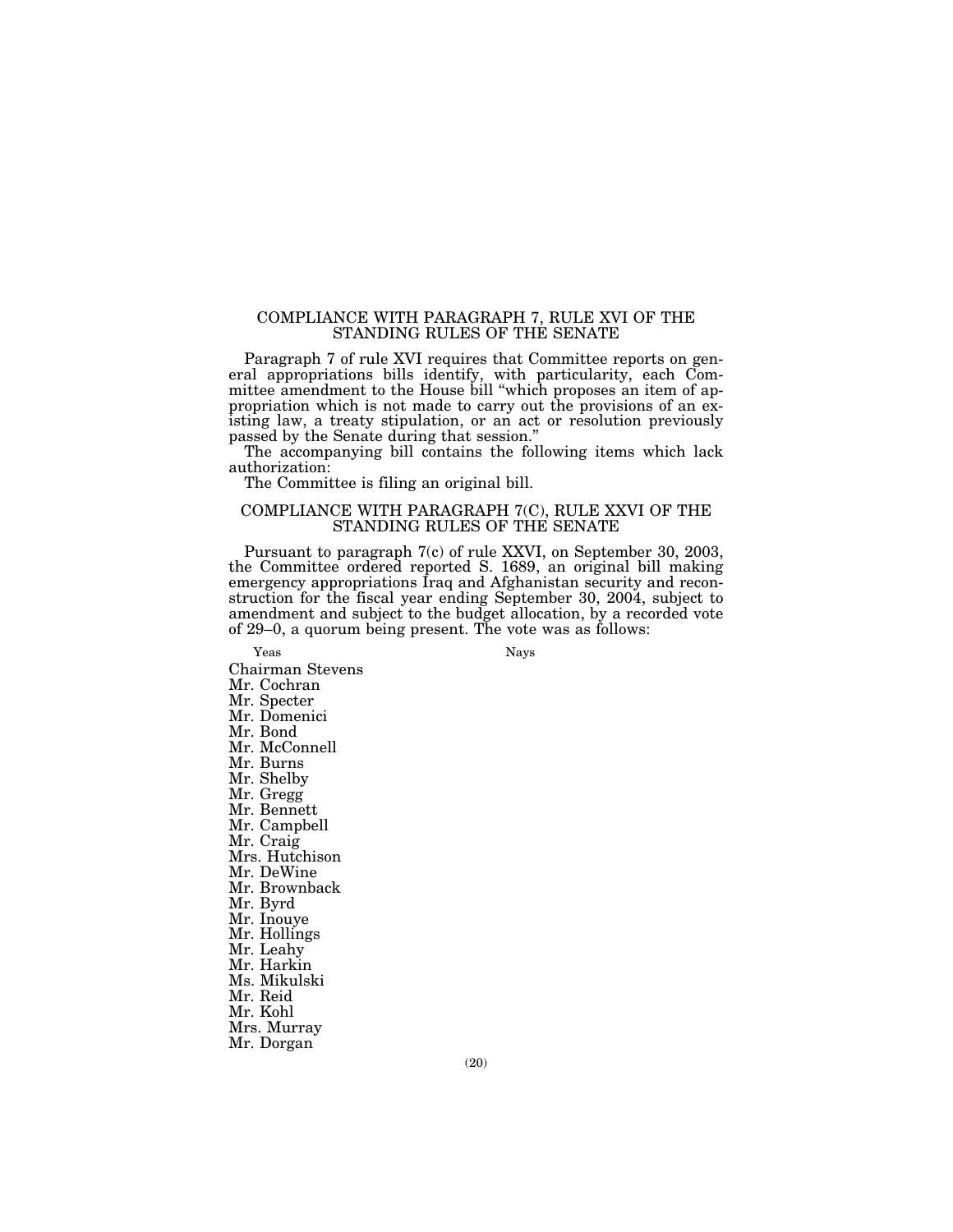Mrs. Feinstein Mr. Durbin Mr. Johnson Ms. Landrieu

### COMPLIANCE WITH PARAGRAPH 12, RULE XXVI OF THE STANDING RULES OF THE SENATE

Paragraph 12 of rule XXVI requires that Committee reports on a bill or joint resolution repealing or amending any statute or part of any statute include ''(a) the text of the statute or part thereof which is proposed to be repealed; and (b) a comparative print of that part of the bill or joint resolution making the amendment and of the statute or part thereof proposed to be amended, showing by stricken-through type and italics, parallel columns, or other appropriate typographical devices the omissions and insertions which would be made by the bill or joint resolution if enacted in the form recommended by the committee.''

In compliance with this rule, the following changes in existing law proposed to be made by the bill are shown as follows: existing law to be omitted is enclosed in black brackets; new matter is printed in Italics; and existing law in which no change is proposed is shown in Roman.

With respect to this bill, it is the opinion of the Committee that it is necessary to dispense with these requirements in order to expedite the business of the Senate.

### BUDGETARY IMPACT

Section  $308(a)(1)(A)$  of the Congressional Budget and Impoundment Control Act of 1974 (Public Law 93–344), as amended, requires that the report accompanying a bill providing new budget authority contain a statement detailing how that authority compares with the reports submitted under section 302 of the act for the most recently agreed to concurrent resolution on the budget for the fiscal year. All the funds provided in this bill are designated by Congress as emergency requirements.

#### FIVE-YEAR PROJECTION OF OUTLAYS

In compliance with section  $308(a)(1)(C)$  of the Congressional Budget Act of 1974 (Public Law 93–344), as amended, the following table contains 5-year projections associated with the budget authority provided in the accompanying bill:

|          | Millions of<br>dollars |
|----------|------------------------|
|          | 87.004                 |
| Outlays: |                        |
|          | 36,695                 |
|          | 33,098                 |
|          | 11.721                 |
|          | 3.037                  |
|          | 1872                   |

Note: The above table includes both mandatory and discretionary appropriations.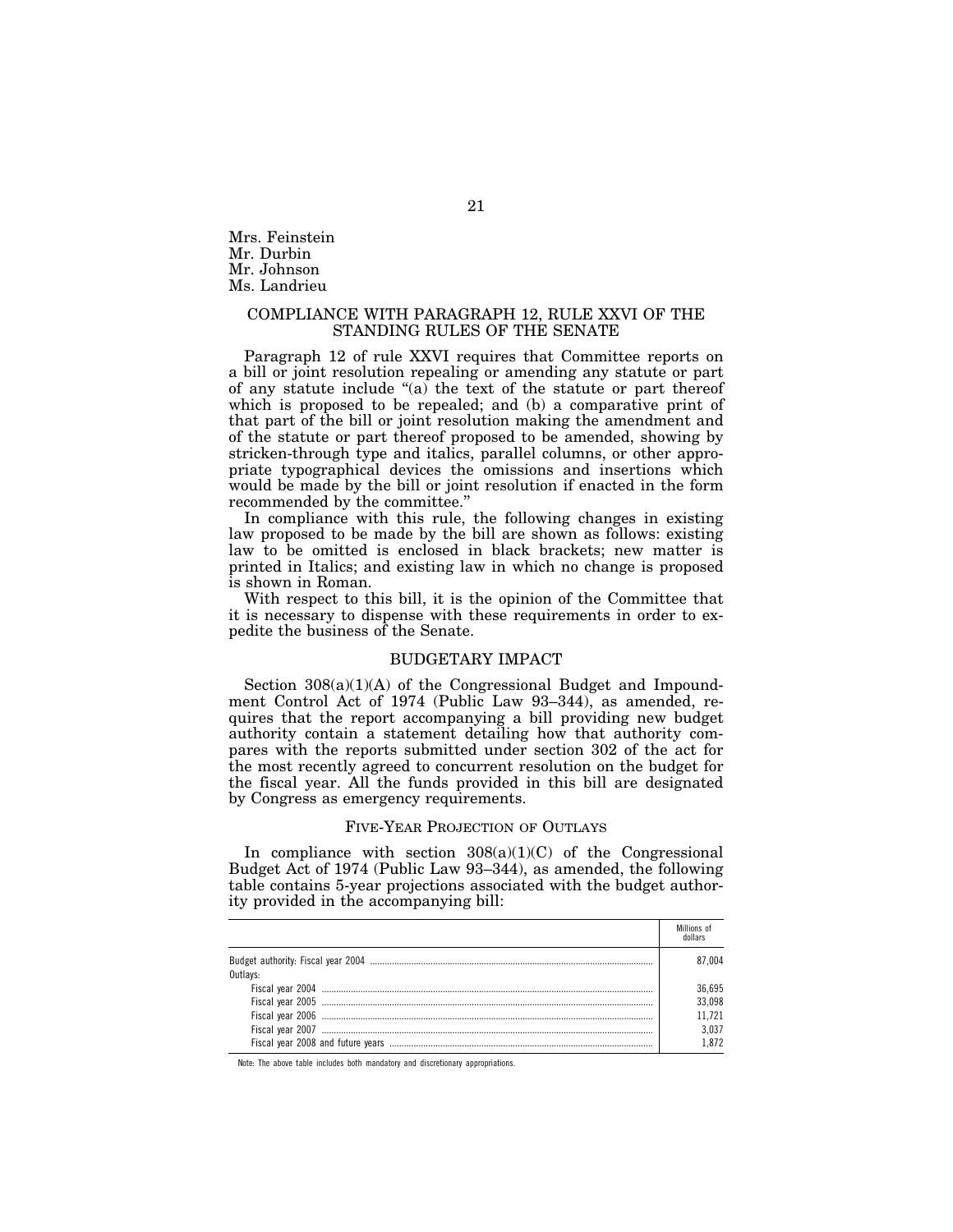### ASSISTANCE TO STATE AND LOCAL GOVERNMENTS

In accordance with section  $308(a)(1)(D)$  of the Congressional Budget Act of 1974 (Public Law 93–344), as amended, the financial assistance to State and local governments is as follows:

|                      | Millions of<br>dollars |
|----------------------|------------------------|
| New budget authority |                        |
|                      |                        |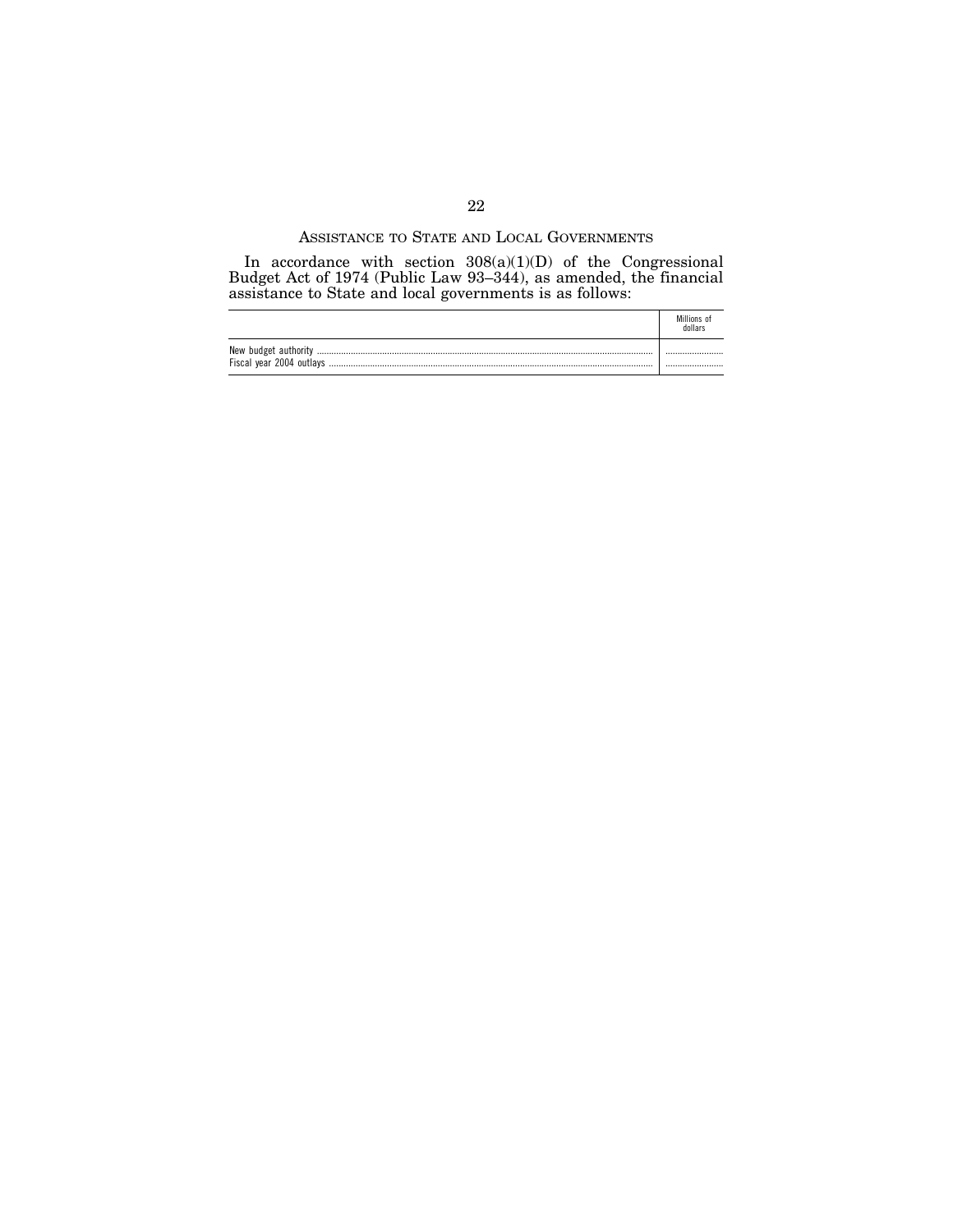COMPARATIVE STATEMENT OF NEW BUDGET (OBLIGATIONAL) AUTHORITY ESTIMATES AND AMOUNTS RECOMMENDED IN THE BILL<br>In thousands of distinct of the state of the Bill COMPARATIVE STATEMENT OF NEW BUDGET (OBLIGATIONAL) AUTHORITY ESTIMATES AND AMOUNTS RECOMMENDED IN THE BILL

[In thousands of dollars]

| gies                                                                            |                                                                                                                                                                                                                                                                                            | Supplemental<br>estimate                                                                                              | recommendation<br>Committee                                                                                                        | ommendation compared<br>with supplemental esti-<br>mate $( + or - )$<br>Committee rec- |
|---------------------------------------------------------------------------------|--------------------------------------------------------------------------------------------------------------------------------------------------------------------------------------------------------------------------------------------------------------------------------------------|-----------------------------------------------------------------------------------------------------------------------|------------------------------------------------------------------------------------------------------------------------------------|----------------------------------------------------------------------------------------|
| $\begin{array}{r} 108 - 126 \\ 108 - 126 \\ 108 - 126 \\ 108 - 126 \end{array}$ | Operation and Maintenance<br>DEPARTMENT OF DEFENSE<br>NATIONAL SECURITY<br><b>Military Personnel</b><br>CHAPTER 1<br>TITLE <sub>1</sub><br>Military Personnel, Army                                                                                                                        | 816,100<br>753,190<br>17,812,860<br>12,858,870<br>3,384,700                                                           | 17,812,860<br>12,858,870<br>816,100<br>753,190<br>3,384,700                                                                        |                                                                                        |
| $108 - 126$<br>108-126<br>108-126<br>108-126<br>108-126<br>108-126<br>108-126   | Air National Guard (emergency)<br>Air Force Reserve (emergency)<br>Operation and Maintenance,<br>Operation and Maintenance,<br>Operation and Maintenance,<br>Operation and Maintenance,<br>Operation and Maintenance,<br>Operation and Maintenance,<br>ງ<br>ເຮົ<br>Operation and Maintenar | 24,190,464<br>2,106,258<br>5,948,368<br>4,618,452<br>$16,000$<br>53,000<br>214,000<br>35,500<br>,988,600<br>1,198,981 | 1,976,258<br>24,946,464<br>5,516,368<br>4,218,452<br>16,000<br>53,000<br>214,000<br>35,500<br>,988,600<br>1,198,981<br>:<br>:<br>: | $-432,000$<br>$-400,000$<br>$+24,946,464$<br>$-24,190,464$<br>$-130,000$               |
|                                                                                 | Procurement<br>Total, Operation                                                                                                                                                                                                                                                            | 40,369,623                                                                                                            | 40,163,623                                                                                                                         | $-206,000$                                                                             |
| $108 - 126$<br>$108 - 126$                                                      | and Tracked Combat Vehicles, Army (emergency)<br>Procurement of Weapons                                                                                                                                                                                                                    | 6,200<br>46,000                                                                                                       | 6,200<br>104,000<br>:<br>:<br>:<br>:                                                                                               | $-46,000$<br>$+104,000$                                                                |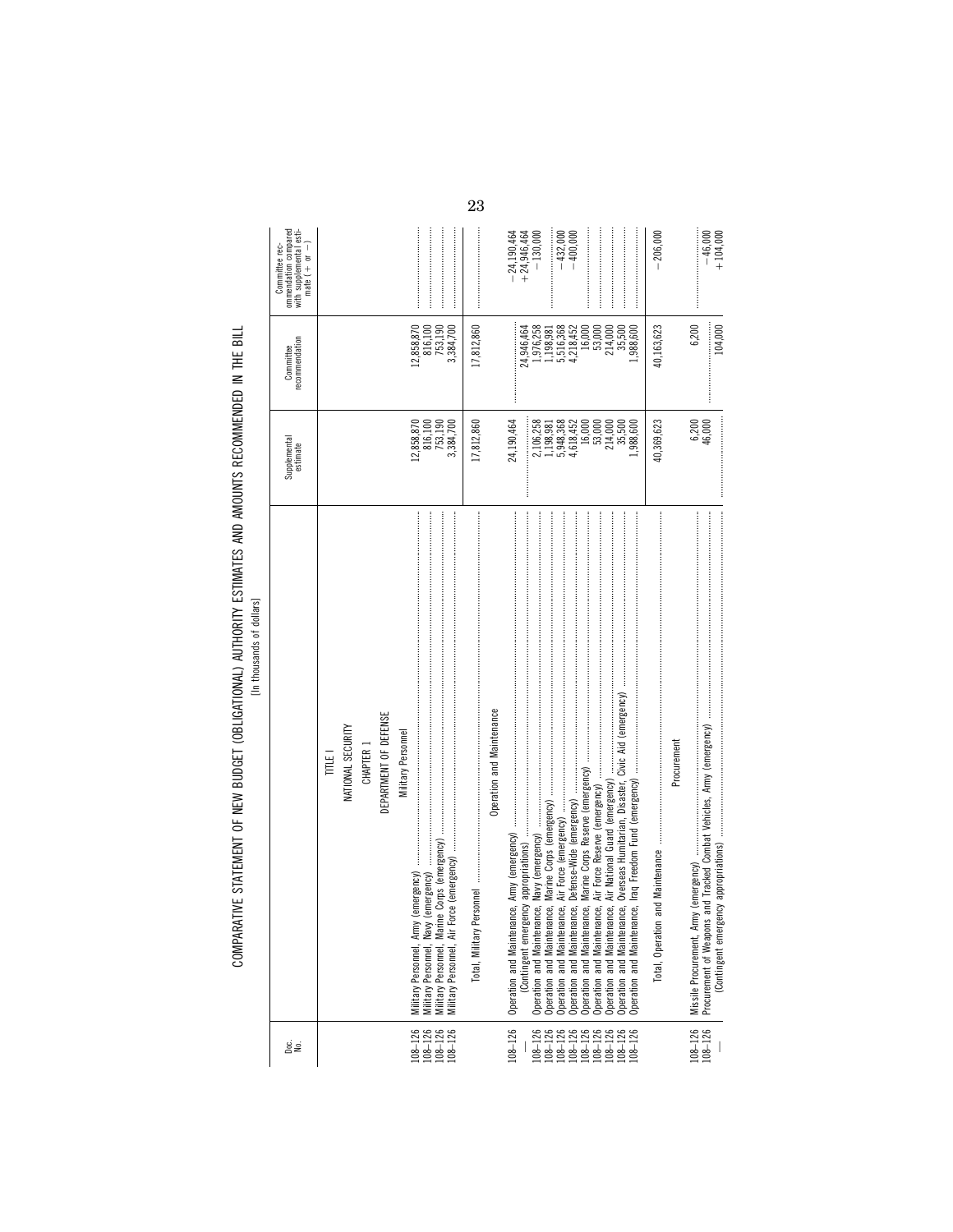| <b>WILLIAM IN THE MILL OF</b><br>ייי היידיידיים היי היום היו היום והמדינה היו היום המדינה הייתוחות המדונה הוא המחוות המדינה היו היום היום בין ה<br>)<br>)<br>)<br>)<br>Ξ<br>$\frac{1}{2}$ |  |
|-------------------------------------------------------------------------------------------------------------------------------------------------------------------------------------------|--|
|                                                                                                                                                                                           |  |
|                                                                                                                                                                                           |  |
|                                                                                                                                                                                           |  |
|                                                                                                                                                                                           |  |
|                                                                                                                                                                                           |  |
| ë<br>3<br>Ċ                                                                                                                                                                               |  |

| ommendation compared<br>with supplemental esti-<br>mate $( + or - )$<br>Committee rec- | $+1,078,687$<br>$-930,687$                                                                                                                                                                    | $+206,000$ |                                                                                                                                                                                    |                  |                                                                                                           |                  |                                                                                                           |                                                 |                                            |
|----------------------------------------------------------------------------------------|-----------------------------------------------------------------------------------------------------------------------------------------------------------------------------------------------|------------|------------------------------------------------------------------------------------------------------------------------------------------------------------------------------------|------------------|-----------------------------------------------------------------------------------------------------------|------------------|-----------------------------------------------------------------------------------------------------------|-------------------------------------------------|--------------------------------------------|
| recommendation<br>Committee                                                            | ,078,687<br>128,600<br>76,357<br>123,397<br>40,972<br>3,441,006<br>435,635<br>20,450                                                                                                          | 5,455,304  | 34,000<br>39,070<br>265,817                                                                                                                                                        | 338,887          | 600,000<br>24,000                                                                                         | 624,000          | 658,380<br>73,000                                                                                         | 731,380                                         | 21,500                                     |
| Supplemental<br>estimate                                                               | 20,450<br>128,600<br>76,357<br>435,635<br>123,397<br>40,972<br>3,441,006<br>930,687                                                                                                           | 5,249,304  | 34,000<br>39,070<br>265,817                                                                                                                                                        | 338,887          | 600,000<br>24,000                                                                                         | 624,000          | 658,380<br>73,000                                                                                         | 731,380                                         | 21,500                                     |
|                                                                                        | Force (emergency)<br>Aircraft Procurement, Air Force (emergency)<br>(emergency)<br>Other Procurement, Army<br>Other Procurement, Navy<br>Procurement, Marine Corp<br>Missile Procurement, Air |            | Research, Development, Test and Evaluation<br>and Evaluation, Defense-Wide (emergency)<br><u>lest</u><br>Research, Development,<br>Research, Development,<br>Research, Development | Total, Research, | Revolving and Management Funds<br>fund (emergency)<br>Defense Working Capital<br>National Defense Sealift | Total, Revolving | Other Department of Defense Programs<br>(emergency)<br>Drug Interdiction and Co<br>Defense Health Program | artment of Defense Programs<br>Total, Other Dep | Related Agencies<br>Intelligence Community |
| ge<br>S                                                                                | $108 - 126$<br>$\begin{array}{r} 108-126 \\ 108-126 \\ 108-126 \\ 108-126 \\ 108-126 \\ 108-126 \\ 108-126 \end{array}$                                                                       |            | $\begin{array}{c} 108-126 \\ 108-126 \\ 108-126 \end{array}$                                                                                                                       |                  | $108 - 126$<br>$108 - 126$                                                                                |                  | $108 - 126$<br>$108 - 126$                                                                                |                                                 | $108 - 126$                                |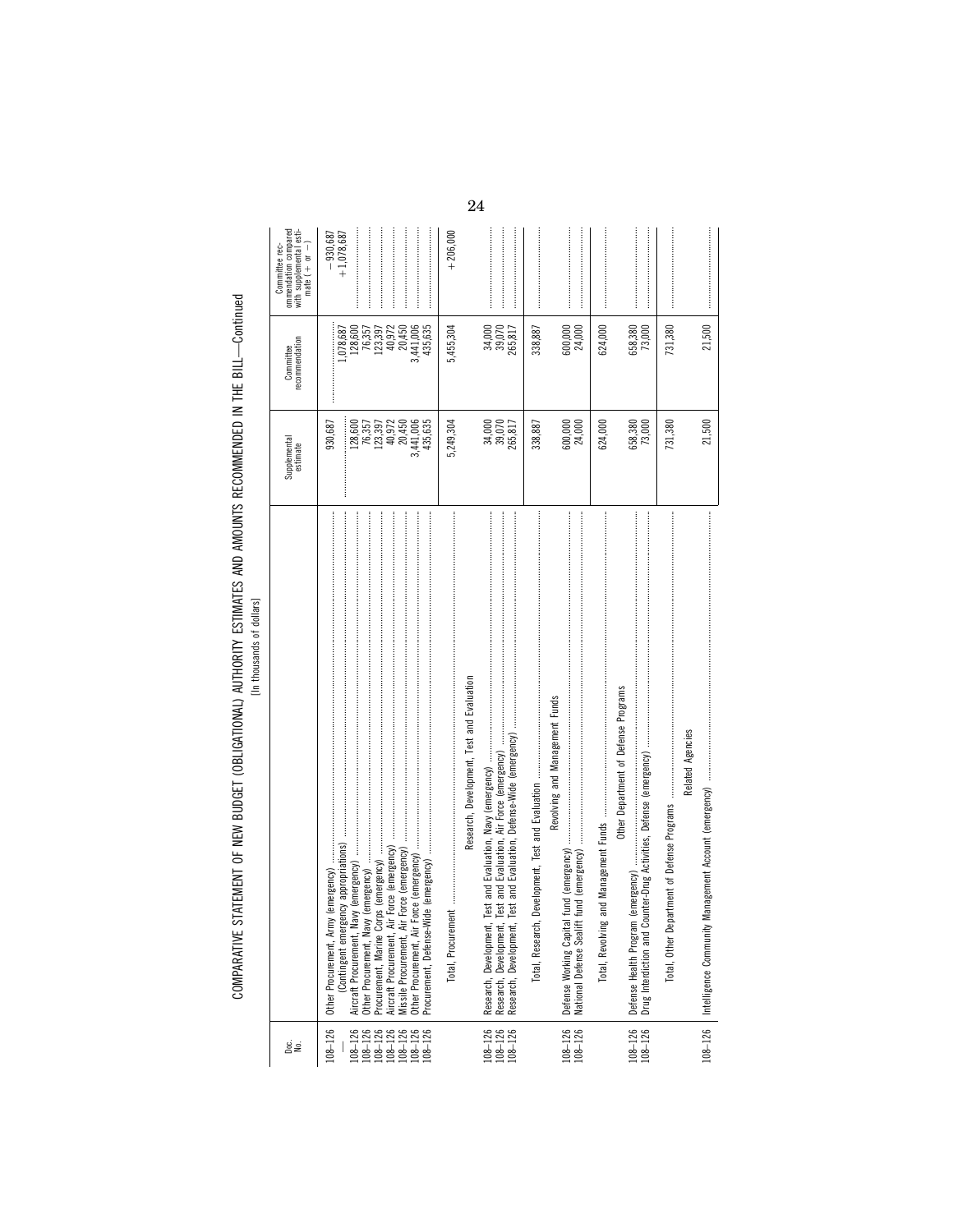|                               | Total, Chapter 1<br>Emergency<br>Contingent                                      | 65,147,554<br>(65,147,554) | 65,147,554<br>(39,018,403)<br>(26, 129, 151)   | $(-26, 129, 151)$<br>$(+26, 129, 151)$<br>ļ                                                              |
|-------------------------------|----------------------------------------------------------------------------------|----------------------------|------------------------------------------------|----------------------------------------------------------------------------------------------------------|
|                               | MILITARY CONSTRUCTION<br>CHAPTER <sub>2</sub>                                    |                            |                                                |                                                                                                          |
| $108 - 126$<br>$108 - 126$    | Military construction, Army (emergency)<br>Military construction, Air            | 119,900<br>292,550         | 119,900<br>292,550                             |                                                                                                          |
|                               | Total, Chapter 2                                                                 | 412,450                    | 412,450                                        |                                                                                                          |
|                               | Total, TITLE I<br>Emergency<br>Contingent                                        | 65,560,004)<br>65,560,004  | (26, 129, 151)<br>(39, 430, 853)<br>65,560,004 | $-26,129,151$<br>$(+26, 129, 151)$                                                                       |
|                               | TITLE II                                                                         |                            |                                                |                                                                                                          |
|                               | INTERNATIONAL SECURITY                                                           |                            |                                                |                                                                                                          |
|                               | CHAPTER 1                                                                        |                            |                                                |                                                                                                          |
|                               | DEPARTMENT OF STATE                                                              |                            |                                                |                                                                                                          |
|                               | Administration of Foreign Affairs                                                |                            |                                                |                                                                                                          |
| $108 - 126$<br>$108 - 126$    | programs (emergency)<br>Diplomatic and Consular<br>Reappropriation<br>Rescission | 40,500<br>35,800           | 35,800<br>$-35,800$                            | $-4,700$                                                                                                 |
| $\frac{108 - 126}{108 - 126}$ | :<br>:<br>:<br>:                                                                 | 60,500<br>50,000           | 90,500                                         | $\begin{array}{r} -35,800 \\ -35,800 \\ -60,500 \\ -1 \\ +90,500 \\ +90,500 \\ +1 \\ +40 \\ \end{array}$ |
|                               |                                                                                  | 186,800                    | 90,500                                         | 96,300                                                                                                   |
|                               | Total, Chapter 1                                                                 |                            | 90,500                                         | $-96,300$                                                                                                |
|                               | Emergency<br>Contingent                                                          | $186,800$<br>$(186,800)$   | $(35,800)$<br>$(90,500)$<br>$(-35,800)$        | $(-151,000)$<br>$(+ 90,500)$<br>$(- 35,800)$                                                             |

 $25\,$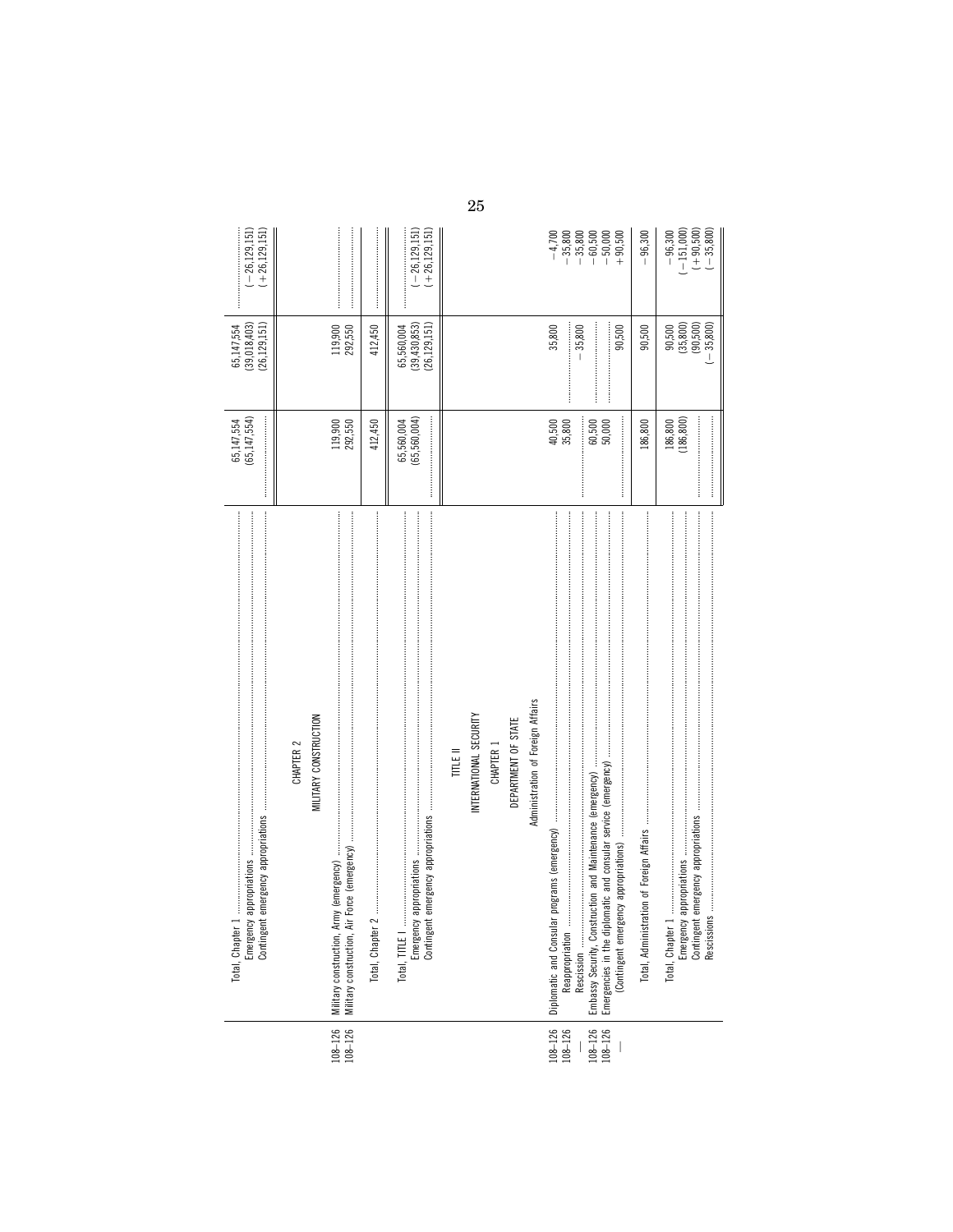COMPARATIVE STATEMENT OF NEW BUDGET (OBLIGATIONAL) AUTHORITY ESTIMATES AND AMOUNTS RECOMMENDED IN THE BILL--Continued<br>[In thousands of dialers COMPARATIVE STATEMENT OF NEW BUDGET (OBLIGATIONAL) AUTHORITY ESTIMATES AND AMOUNTS RECOMMENDED IN THE BILL—Continued

[In thousands of dollars]

| gi<br>≧                                                      |                                                                                                                                                                                                                                                                                                                                                                                                                                | Supplemental<br>estimate | recommendation<br>Committee | ommendation compared<br>with supplemental esti-<br>mate $( + or - )$<br>Committee rec- |
|--------------------------------------------------------------|--------------------------------------------------------------------------------------------------------------------------------------------------------------------------------------------------------------------------------------------------------------------------------------------------------------------------------------------------------------------------------------------------------------------------------|--------------------------|-----------------------------|----------------------------------------------------------------------------------------|
|                                                              | CHAPTER 2                                                                                                                                                                                                                                                                                                                                                                                                                      |                          |                             |                                                                                        |
|                                                              | BILATERAL ECONOMIC ASSISTANCE                                                                                                                                                                                                                                                                                                                                                                                                  |                          |                             |                                                                                        |
|                                                              | FUNDS APPROPRIATED TO THE PRESIDENT                                                                                                                                                                                                                                                                                                                                                                                            |                          |                             |                                                                                        |
|                                                              | United States Agency for International Development                                                                                                                                                                                                                                                                                                                                                                             |                          |                             |                                                                                        |
| $108 - 126$                                                  |                                                                                                                                                                                                                                                                                                                                                                                                                                | 40,000                   | 40,000                      |                                                                                        |
|                                                              | Capital Investment Fund                                                                                                                                                                                                                                                                                                                                                                                                        |                          |                             |                                                                                        |
|                                                              | (contingent emergency appropriations) was an annumeration and continuum continuum continuum continuum<br>Capital Investment Fund                                                                                                                                                                                                                                                                                               |                          | 60,500                      | $+60,500$                                                                              |
|                                                              | OTHER BILATERAL ECONOMIC ASSISTANCE                                                                                                                                                                                                                                                                                                                                                                                            |                          |                             |                                                                                        |
|                                                              | FUNDS APPROPRIATED TO THE PRESIDENT                                                                                                                                                                                                                                                                                                                                                                                            |                          |                             |                                                                                        |
| $\begin{array}{c} 108-126 \\ 108-126 \\ 108-126 \end{array}$ |                                                                                                                                                                                                                                                                                                                                                                                                                                | 422,000<br>20,304,000    | 20,304,000<br>422,000       |                                                                                        |
|                                                              | United States Emergency                                                                                                                                                                                                                                                                                                                                                                                                        | 100,000                  | 100,000                     |                                                                                        |
|                                                              | DEPARTMENT OF STATE                                                                                                                                                                                                                                                                                                                                                                                                            |                          |                             |                                                                                        |
| $108 - 126$<br>$108 - 126$                                   |                                                                                                                                                                                                                                                                                                                                                                                                                                | 120,000<br>35,000        | 120,000<br>35,000           |                                                                                        |
|                                                              | MILITARY ASSISTANCE                                                                                                                                                                                                                                                                                                                                                                                                            |                          |                             |                                                                                        |
|                                                              | FUNDS APPROPRIATED TO THE PRESIDENT                                                                                                                                                                                                                                                                                                                                                                                            |                          |                             |                                                                                        |
| $108 - 126$<br>$108 - 126$                                   | Peacekeeping operations                                                                                                                                                                                                                                                                                                                                                                                                        | 222,000<br>50,000        | 222,000<br>50,000           |                                                                                        |
|                                                              | Total, Chapter 2                                                                                                                                                                                                                                                                                                                                                                                                               | 21,293,000               | 21,353,500                  | $+60,500$                                                                              |
|                                                              | Emergency<br>Contingent                                                                                                                                                                                                                                                                                                                                                                                                        | (21, 293, 000)           | (21, 293, 000)<br>(60,500)  | $(+60,500)$                                                                            |
|                                                              | $\boxed{\text{total}, \text{m1}, \text{m2}, \text{m3}, \text{m3}, \text{m4}, \text{m5}, \text{m5}, \text{m5}, \text{m6}, \text{m7}, \text{m8}, \text{m8}, \text{m8}, \text{m8}, \text{m8}, \text{m8}, \text{m8}, \text{m8}, \text{m8}, \text{m8}, \text{m8}, \text{m8}, \text{m8}, \text{m8}, \text{m8}, \text{m8}, \text{m8}, \text{m8}, \text{m8}, \text{m8}, \text{m8}, \text{m8}, \text{m8}, \text{m8}, \text{m8}, \text{$ | 21,479,800               | 21,444,000                  | $-35,800$                                                                              |